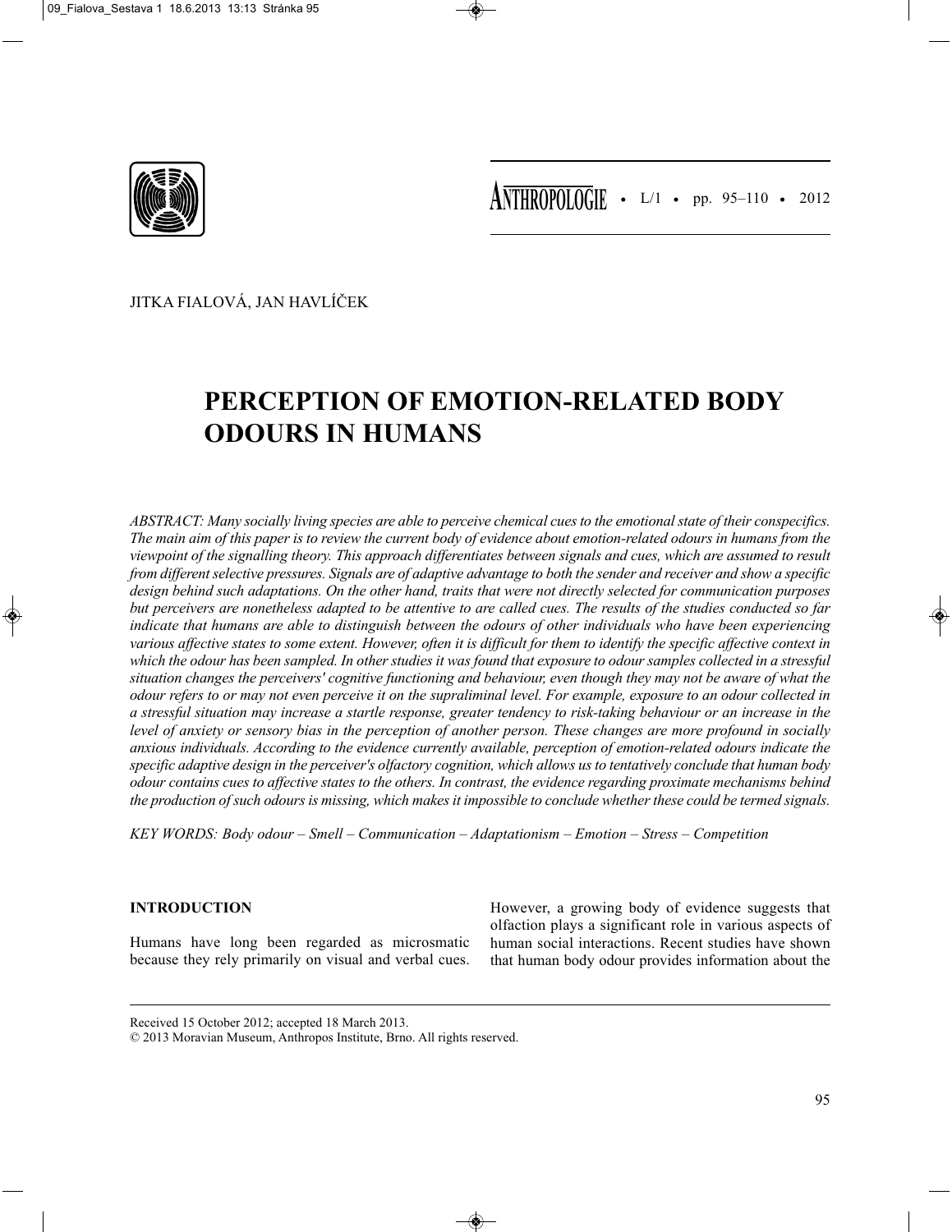individual's sex, genetic quality, health, reproductive state, and diet (for reviews see, Fialová *et al.* 2013, Havlicek, Lenochova 2008, Havlicek, Roberts 2009, Kippenberger *et al.* 2012).

Several recent studies have also tested whether body odour might provide information about the affective state of an individual. Although many of these studies build their hypothesis on parallels from animal literature, they frequently appear to be theoretically ungrounded. The main aim of this paper is to review the current evidence on this issue and to reconsider it from an evolutionary perspective. Thus, we first introduce the adaptationist theory of communication and show how these concepts fit relevant studies on chemical perception of affective states in various vertebrate taxa. Subsequently, we review the available evidence on emotion-related odours regarding their i) hedonic assessment, ii) recognition, iii) the cognitive and behavioural changes, and iv) changes in brain activity they bring about. In the last section we analyse the results within the signalling theory framework and suggest avenues to be explored by future studies.

### **ADAPTATIONIST APPROACH TO COMMUNICATION**

A wide range of theoretical approaches deal with the definition of communication. In this paper, we employ the adaptationist approach proposed by Maynard Smith and Harper (2003). According to them, communication in the true sense is carried out on the basis of signal transfer. This definition does not fit the perception of cues (see below) and therefore throughout the text it is not considered communication. A signal is not something projected into the world to be captured by a possible recipient, but there would be no communication if either a signaller or a recipient were missing from the equation (Scott-Phillips 2008). In accordance with the adaptationist approach a signal is "any act or structure that i) affects the behaviour of other organisms; ii) evolved because of those effects; and iii) which is effective because the effect (the response) has evolved to be affected by the act or structure". Otherwise specified, a signal must influence the behaviour of another organism and this behaviour has been selected for in order to influence the other organism. Moreover, a signal is expected to consist of complex structure which evolved for a specific purpose and its accidental existence is highly unlikely. Therefore the transferred information mainly appears to be distinct and resistant

to confusion. In the majority of cases, the message is also targeted to a specific individual or group of individuals. A signal also differs from a cue; a cue is any act or structure that affects the behaviour of another organism and which is effective because the perception has evolved to be affected by the act or structure but it did not evolve because of those effects. According to this definition of communication, two types of semantic information can be transferred. One type informs about the sender and is often sexually selected for ("selfreporting signals"; signals about physical qualities, status, often represented by sexual displays to the opposite sex), the other type carries information about the environment ("other-reporting signals"; for instance alarm calls and the dance of honey bees) (Maynard Smith, Harper 1995).

It is thought that signals have evolved from cues through the process of ritualization, in which the behaviour originally had another function, but recipients started to use it as a cue and under a selective advantage the cue evolved into a signal and then the original function may or may not have potentially been lost. More specifically, chemical signals are expected to have evolved from compounds which originally had other uses or significance, for example from hormones, chemicals released during injury or waste products. One class of information individuals might signal by means of chemical substances is their internal state which would elicit the appropriate response in the recipient.

# **PERCEPTION OF CHEMICALS RELATED TO AFFECTIVE STATES IN VERTEBRATES**

In a classic study, Karl von Frisch found the fright response in the European minnow (*Phoxinus phoxinus*). When he put a fish with damaged skin back into the water, other fishes swam rapidly away in alarm (Frisch 1938). The skin damage had released a substance and activated anti-predator behaviours such as increased shelter use, shoaling or "freezing". The fright reaction to the substance apparently does not require previous experience, but organisms may learn to associate predator odour and a visual sign with danger when they sense the "alarm" odour. This learning is faster in populations exposed to predation (Levesley, Magurran 1988). Learning gives flexibility because individuals can learn to respond to the predators found in their own habitat.

In mammals, communication of internal state through odour was first shown in rats that learned to discriminate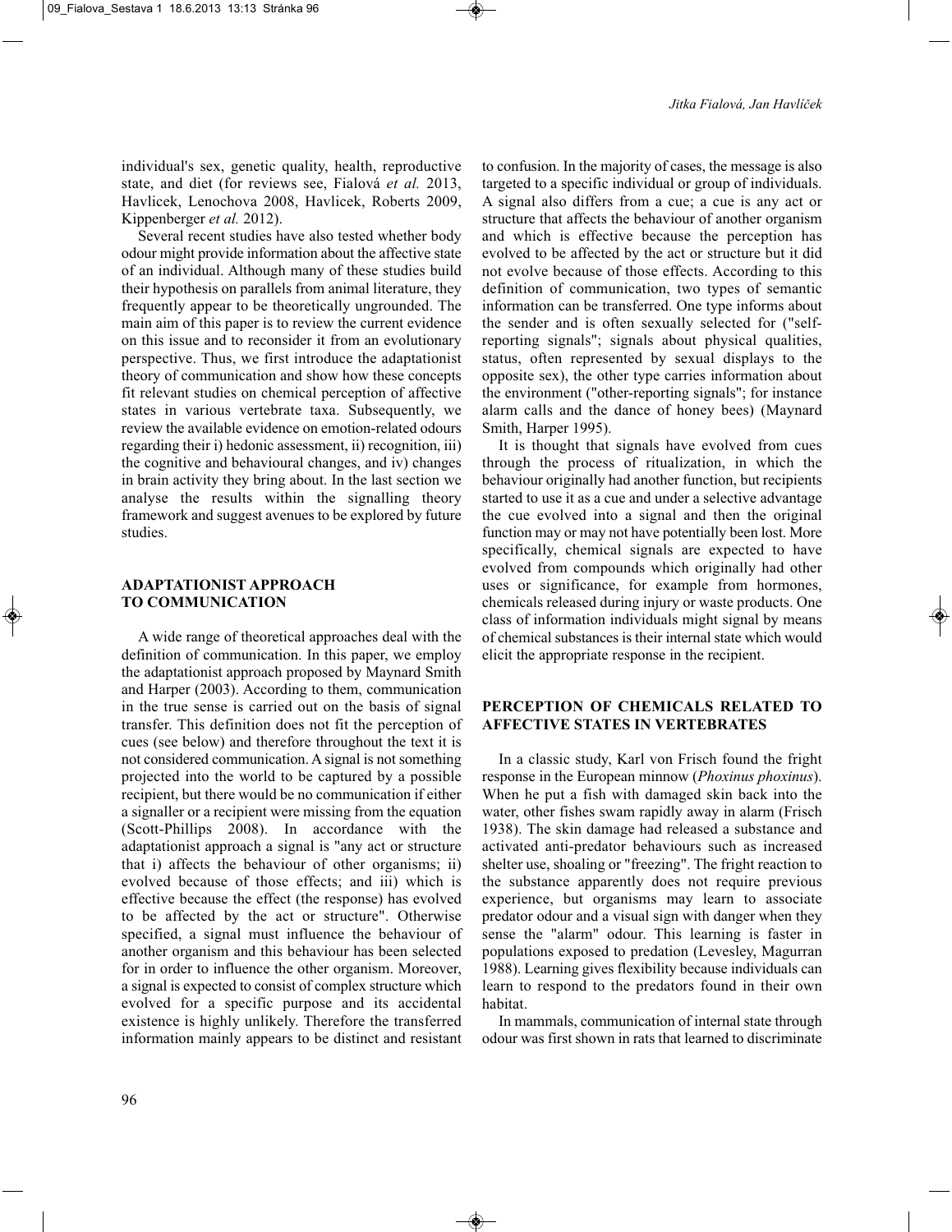between the odour of stressed and non-stressed individuals (Valenta, Rigby 1968). Similarly, 48-day-old female mice preferred the odour from non-stressed males to that from stressed males (Carr *et al.* 1980). Animals are able to differentiate between these odours but they do not only process the information but change their behaviour accordingly as well (Mackay-Sim, Laing 1980). Stress induces physiological responses such as increased heart rate, perspiration and muscle tension. For example, rodents respond to the odour of stressed individuals with increased defensive and risk-assessment behaviours accompanied by decreased exploratory and grooming behaviours and avoidance of the odour (Kiyokawa *et al.* 2006). Similarly in rats, odour of stressed conspecifics enhances the acoustic startle reflex in recipient individuals (Inagaki *et al.* 2008), perhaps due to increased anxiety level in recipient animals. Another model species for studying "alert" odours are family groups of black-tailed deer (*Odocoileus hemionius columbianus*). Their metatarsal glands are exposed on the hind leg and when disturbed they release a strong garlic-like odour (Müller-Schwarze 1971). Females exposed to the odour from either male or female glands were more likely to show increased alert behaviour and leave.

As we have seen above, various animal species, especially the socially living ones, may communicate their internal state to conspecifics. Evolution of such a signalling system can be exemplified in the case of the so-called alarm odours, which provoke a fight or flight response in the recipients. They appear to have evolved from compounds released by fighting or injured conspecifics. Potential recipients who were sensitive to these compounds and responded appropriately gained a selective advantage. The traditional view expected that defensive compounds gradually gained a signalling function. However, such an explanation of the evolution of alarm signals which can be seen as a form of altruistic signal is questionable because it makes the signallers more conspicuous and at a greater risk of predation than their inconspicuous neighbours. Therefore, it is thought that in most species kin selection was responsible for the evolution of alarm signals (Wyatt 2003). In contrast, the evolution of alarm odours into chemosignals in unrelated individuals is more difficult to explain because there seems to be little benefit to the signaller. Theoretically, an alarm odour could increase the signaller's chance to escape even after being captured (Wyatt 2003). This could happen when an alarm odour acts as a "distress signal" which enables the victim to escape by attracting conspecifics or secondary predators that interfere with the primary predator (Smith 1992). Also, it could be that some responses are adaptive for the responder but that these odours have not evolved as signals on the part of the signaller and should be therefore labelled cues.

One of the alternative explanations suggests that an alert odour by prey may be directed to the predator himself because he is less likely to attack once he has lost the element of surprise (Wyatt 2003). However, conspecifics were selected to be sensitive to such chemicals as they decrease the chance of being attacked by the predator.

The majority of animal studies on reactions to chemicals released by conspecifics experiencing a specific internal state rather indiscriminately refer to communication via chemosensory signals. The evidence is debatable, though. In some cases, the requirements of the adaptationist definition of communication are met, such as in the Japanese honeybees (Ono *et al.* 1995). When a honeybee marks a hornet with the pheromone, it triggers in other honeybees a specific behavioural response with the aim of defeating the hornet. This behaviour is adaptive for both the sender honeybee and other honeybee recipients who are closely related and share their interest of protecting their hive. On the contrary, the release of an alarm odour in minnows may not be adaptive for the injured individual unless it is surrounded by kin. Moreover, it seems that individuals do not release the alarm odour when they see a predator but they are released only in the case when the skin is damaged (Brown *et al.* 2000). The preference for odours of stressed individuals in rats is again adaptive for the perceivers who can obtain some information about another's state or the surrounding environment. However, there is no strong evidence that a stressed individual derives any advantage from informing the conspecifics about its internal state. To sum up, it seems currently premature to unanimously speak about signals in animals but it is important to bear in mind the definition of communication and to carefully examine individual cases. Further, we will focus on the possible communication of affective states in humans where, similarly to other vertebrates, the phrase 'communication through chemosignals' is used rather indiscriminately.

# **CHEMOSENSORY CHANNELS INVOLVED IN PERCEPTION OF EMOTION-RELATED CHEMICALS IN HUMANS**

Generally it is believed that in humans airborne chemical substances are processed by means of main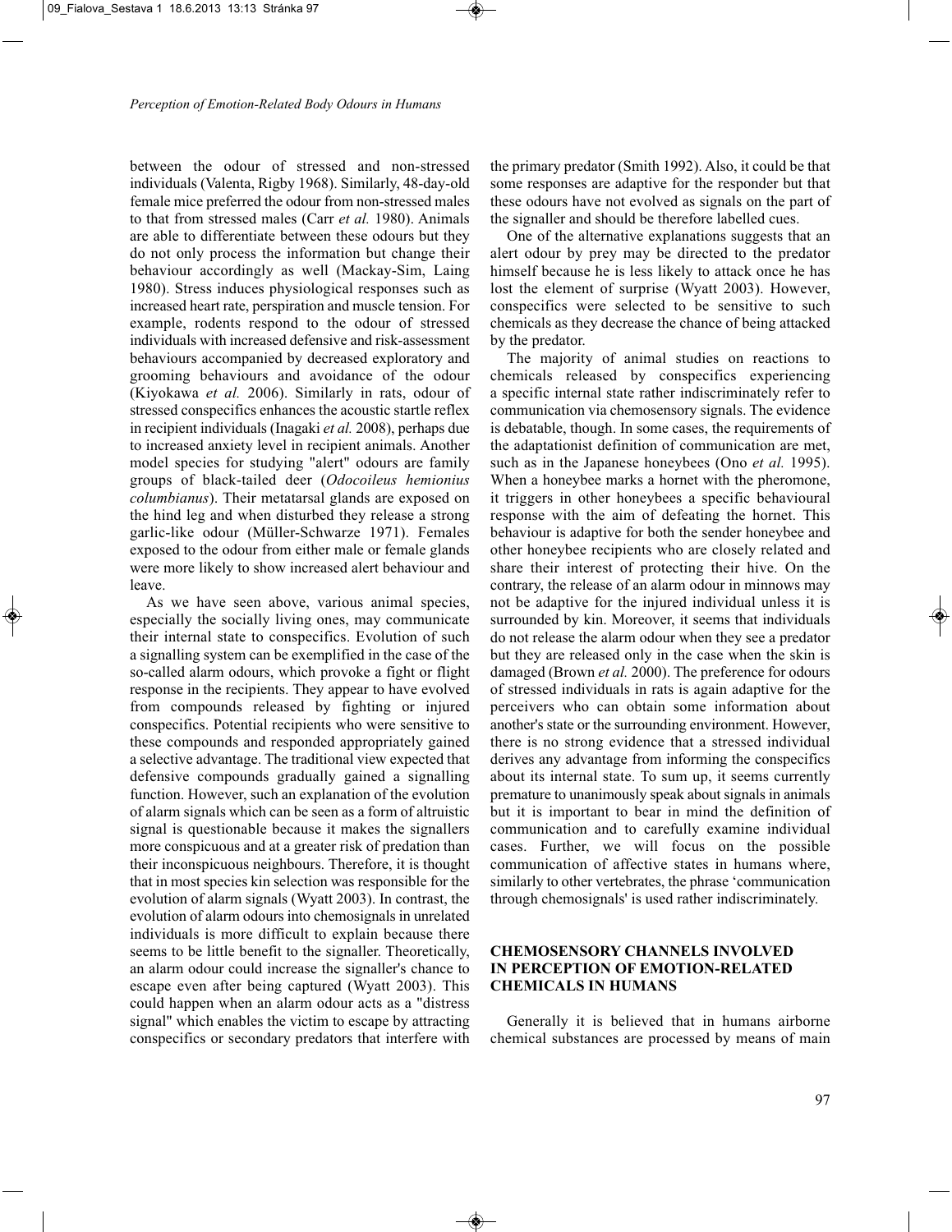olfactory and trigeminal systems. In many other mammals**,** such as in rodents and ungulates**,** chemosensation also involves vomeronasal organ (VNO) especially in intraspecies communication (Müller-Schwarze 2006). Although some scholars claimed that humans too might have functional VNO (Monti-Bloch *et al.* 1998), prevailingly it is regarded as vestigial for the following reasons: i) no neural connection of VNO and brain has been found, ii) humans are missing a separated accessory olfactory bulb where sensation from VNO is processed, iii) it does not exhibit functional receptor cells, and iv) most of the genes coding VNO receptors are non-functional (for critical assessment see, Meredith 2001). Most recently another chemosensory system entered the arena, namely the Grueneberg Ganglion. This small cluster of neuronal cells localized in the nasal vestibule was discovered in several mammalian species (Mamasuew *et al.* 2011). Recent studies show that alarm-related chemicals in mice are detected through the activation of olfactory Grueneberg Ganglion neurons (Brechbühl *et al.* 2008). Although a similar effect has not been shown in humans yet we can not exclude the possibility that emotion-related chemicals are analogously perceived via the Grueneberg Ganglion. With this in mind, we conservatively use through the text the term odour as if perception of emotion-related substances would exclusively involve main olfactory and trigeminal systems.

# **HEDONIC ASSESSMENT OF EMOTION-RELATED ODOURS**

The possibility that in humans, too, odours can provide relevant information about the producer's affective state has recently attracted considerable scientific attention (see, *Appendix 1*). This issue was investigated by employing various paradigms; one of them expects that odours of individuals who have experienced a negative affect will be perceived as less pleasant. However, the results of several studies are ambiguous. Cantafio (2003) sampled body odours in different affective states, namely happiness and fear, and asked a panel of raters to judge their hedonic valence. The results showed that axillary samples which had been collected for a longer period of time (24 minutes) during watching a fearful movie were rated as more intense and also there was a tendency to rate them as more pleasant. Interestingly, the perceived intensity was not associated with the perceived pleasantness of the samples and thus can not solely explain the observed pattern (Cantafio

2003). In a similar experiment, women rated the smell of pads worn while odour donors were watching a terrifying film as significantly stronger and less pleasant than that of pads worn in a neutral situation (Ackerl *et al.* 2002). In contrast, another study did not reveal any significant differences between the anxiety condition, exercise control and an untreated pad (Prehn *et al.* 2006). Also, in several other studies samples collected under anxiety conditions and presented via olfactometer did not differ in their hedonic or intensity ratings (Adolph *et al.* 2010, Albrecht *et al.* 2011, Gelstein *et al.* 2011, Pause *et al.* 2009, Prehn *et al.* 2006, Prehn-Kristensen *et al.* 2009). We can see that the evidence for distinct changes in emotion-related odours detectable in humans is mixed. This could be a result of different methods employed in the individual studies (e.g., sniffing jars vs. using olfactometer) or it may reflect the fact that this approach may not be the most suitable for this kind of research as these changes may not be perceptible on the supraliminal level and thus may be unavailable to the participants for assessment.

# **RECOGNIZING EMOTIONS IN HUMAN BODY ODOUR**

Another line of research has focused on the ability of humans to recognize various emotional states based solely on odour cues. In the first study on this topic, the authors asked the odour donors to watch a funny and a frightening movie to induce a happy or a fearful state (Chen, Haviland-Jones 2000). Subsequently, when a panel of participants was asked to choose "the odour of people when they are afraid", both men and women chose above the chance level the congruent body odours of men who had watched the frightening movie, but this was not the case with female body odours. Women also correctly chose "the odour of people when they are happy", collected from both men and women, however men were only successful in the case of "happy women", but not in the case of men. Women generally recognized odours better than men which could be the result of their higher smell sensitivity and they also may be better at perceiving differences associated with an emotionally significant stimulus (Chen, Haviland-Jones 2000). In a similarly designed experiment, participants watched either a terrifying or an emotionally neutral (control condition) movie while their axillary odours were being collected. Results of a triple forced-choice test showed that participants were able to discriminate between the fear and non-fear axillary pads (Ackerl *et al.* 2002). Moreover,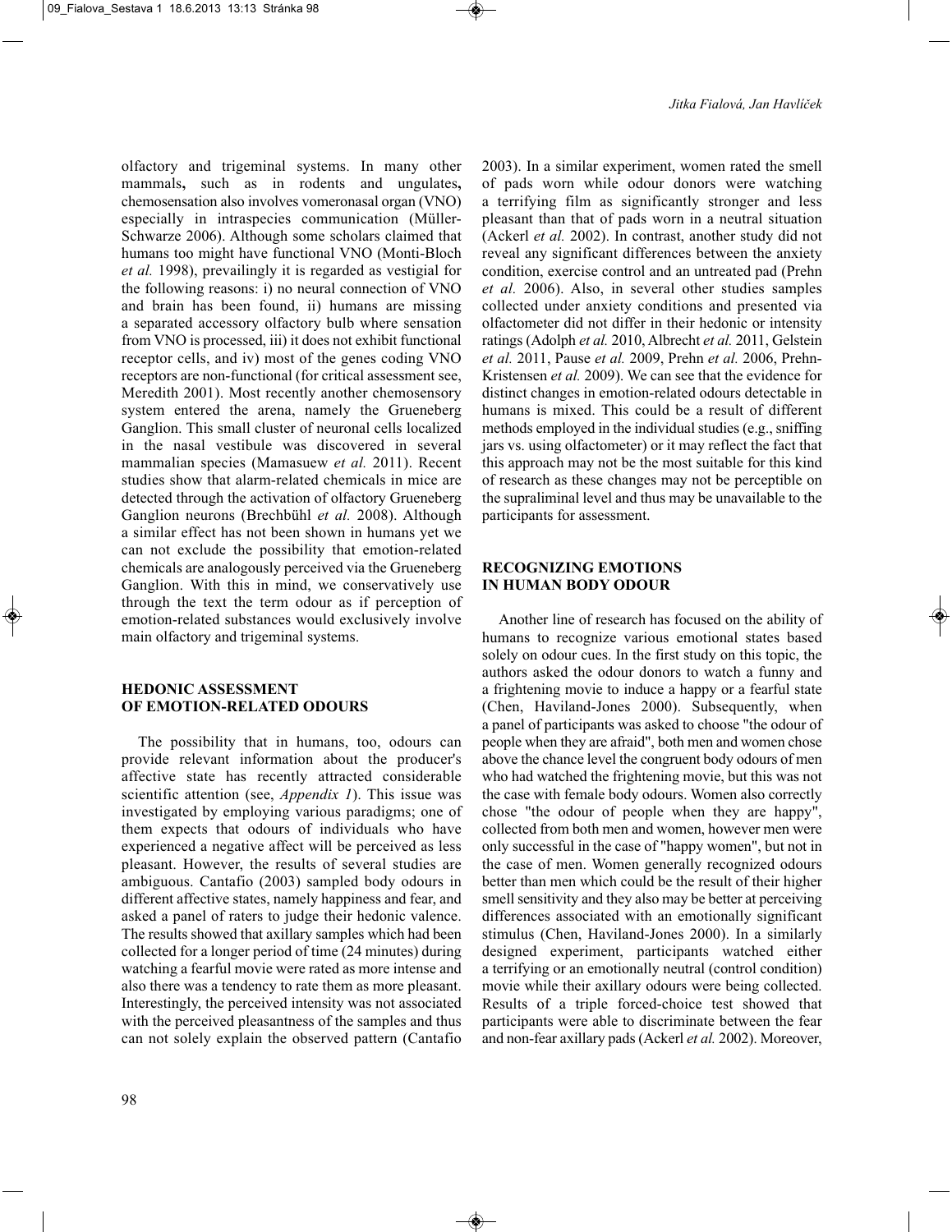a successful recognition of odours is not restricted to axillary odours but people are also able to differentiate between mood odours collected from the forehead (Cantafio 2003) where sebaceous glands are found in higher densities than in the axillae (Johnson *et al.* 1997). Although forehead odours collected in different moods are distinguishable, participants labelled them incongruently. In particular, raters significantly misidentified the happy samples when asked for the smell of fear, but selected the sterile control when asked for the smell of the happy. Another study demonstrated that evaluators are able to distinguish between fear-related axillary odours that have been collected for different lengths of time (sampling duration: 6, 12, and 24 minutes), independent of their perceived intensity (Cantafio 2003). Thus, these studies argue against the assumption that subjects use the intensity of the donor's odour as a cue for identification of the fear and happy samples. Mood odours collected for a longer period of time are not simply considered more fearful than odours collected for a shorter length of time (6 minutes) and these odours are not simply thought to indicate the donors were more happy at the time of sampling than the donors of the samples that have been collected for a longer period of time (24 minutes). The above-mentioned studies suggest that humans are to some extent able to differentiate between experienced emotions based solely on the body odour. However, they might misidentify the emotional context. Recognition rate also depends on both the perceiver's and the body odour donor's sex, however, it is rather independent of the intensity of the odour, suggesting that odours might indeed differ in their quality.

## **COGNITIVE AND BEHAVIOURAL CHANGES AS A CONSEQUENCE OF EXPOSURE TO THE ODOUR OF STRESSED INDIVIDUALS**

The above-mentioned studies show that some emotional states affect human body odour and that other individuals are able to perceive such changes. However, in some cases they might not be consciously aware of the odour and thus may not be able to evaluate it. Therefore, the following studies have focused on this issue. In particular, they have tested whether exposure to odours collected during stressful situations (including competition) may affect behaviour or cognitive performance.

Prehn *et al.* (2006) tested the effect of stress-related odours on pre-attentative functioning. Samples of axillary odour were collected before an oral academic examination and during ergometric training (control

condition). These chemosensory stimuli from pooled sweat samples and from unused cotton pads were presented by means of a constant-flow olfactometer and acoustic startle probes were delivered during and between the presentations of the chemosensory stimuli. The startle reflex amplitude recorded in the context of chemosensory anxiety stimuli increased as compared to the contexts in which either an exercise or an untreated pad from the same donors served as stimuli. This could mean that anxiety odours pre-attentively prime defensive behaviour (Prehn *et al.* 2006). A follow-up study showed a similar effect and further examined whether chemosensory perception of social stress is modulated by the degree of social anxiety, with social anxiety being characterized by abnormal processing of the social threat information. Indeed, the startle reflex was more augmented in socially anxious individuals than in nonanxious participants during exposure to axillary sweat collected under the stress condition compared to startle responses obtained in the context of sport sweat (Pause *et al.* 2009). Here we can draw a parallel to the animal studies. As shown above, the odour from stressed conspecifics in rats induces startle reflex (Inagaki *et al.* 2008). Similarly in humans, the reaction to such odour can be interpreted as part of defensive behaviour (increase startle reflex) and the response thus resembles the producer's behaviour. For this reason we might conclude that the odours contain some markers to affective states of other individuals and might contribute to the predictive processes in social interactions.

Another study focused on a significant aspect of cognitive functioning – decision making – which partly depends on the appropriate interpretation of emotional processes of interacting individuals. It was shown that risk-taking behaviour in an experimental game was significantly higher in participants who were exposed to the anxiety odour (collected during a high rope course) compared to the exercise (ergometer workout) and control conditions. Moreover, participants showed a higher latency before making a decision in the most risky choices during the anxiety condition (Haegler *et al.* 2010). The following study investigated cognitive performance in a word-association task while smelling fear-related body odour, neutral body odour and control odour. Participants exposed to the fear condition performed more accurately with no sacrifice for speed than those under either the neutral or the control condition. But they performed slower on tasks containing ambiguous content. Results suggest that humans exposed to fear-related odour are more cautious and that their cognitive strategies change slightly (Chen *et al.* 2006).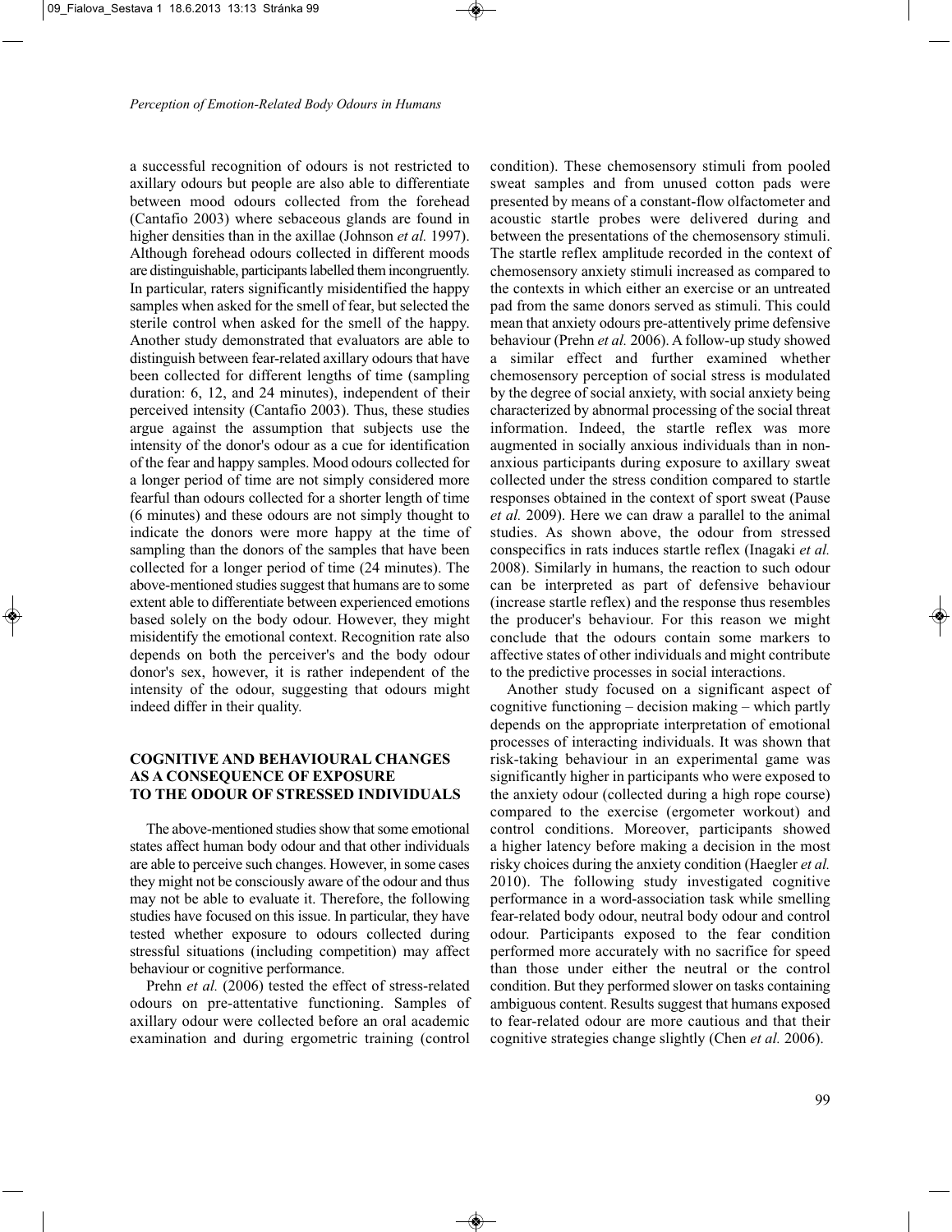Whether emotion-related markers transferred by one sense (olfaction) modulate how the same emotion-related cue is perceived in another sense (vision) has been repeatedly investigated. Pause *et al.* (2004) focused on changes in face perception due to exposure to anxietyrelated odour. Happy, fearful, and sad facial expressions were used as primes and neutral faces as targets and odour samples were presented before and during picture presentation. Target faces were judged more positive when primed by happy faces and exposed to control body odour samples than when they were primed by the negative facial expression. In contrast, the priming effect of the happy faces decreased in female (but not in male) participants in the context of anxiety odour. A similar effect was not observed when participants were primed by negative facial emotions. In another study odour samples collected in a fearful context biased women toward interpreting ambiguous facial expressions as more fearful. No effect appeared when the facial expression was more discernible (Zhou, Chen 2009). A similarly designed study showed that individuals exposed to stress-related odours elicited heightened electrocortical activity (measured by late positive potentials; LPP) across all facial expression, while LPP response under the control condition was larger for threatened than neutral facial stimuli (Rubin *et al.* 2012).

Other studies have focused on changes in affective states in individuals perceiving emotion-related odours. It was found that male anxiety-related body odour increases an anxious state in women compared to sweat collected during the neutral condition (Albrecht *et al.* 2011). Another study showed that odours collected in the fearful context evoke facial expressions of fear and sensory acquisition (increased sniff magnitude and an increase in the visual scanning process). On the other hand, odours from people exposed to disgusting stimuli elicited disgusted facial expressions and sensory rejection (decreased first sniff magnitude and a lower number of visual fixations) (de Groot *et al.* 2012). Remarkably, unlike in the majority of other studies which sampled odours from the axillary region, one recent study employed tears as stimuli instead. After sniffing negative emotion-related odourless tears, men attributed lower sexual appeal to pictures of women's faces. Moreover, they experienced reduced self-rated sexual arousal, and exhibited reduced physiological measures of arousal and a decreased level of testosterone. The effect was also accompanied by reduced activity in the brain substrates of sexual arousal in men as revealed by functional magnetic resonance imaging (Gelstein *et al.* 2011).

As shown above, axillary odours could carry cues to an emotional state of an individual, e.g., stress and anxiety. Therefore, other studies have tested whether a similar effect could be found in different emotions accompanying the competitive context, such as aggression. Aggression is thought to have developed as an evolutionary adaptation which should act as one of the possible way of resolving a conflict between two individuals. Individuals tend to become the most dominant when it comes to securing survival and limited resources for themselves (Buss 2007). Previous studies have shown that axillary odour could serve as a cue to dominance status. Women in the fertile phase of their menstrual cycle prefer body odour of dominant males. This preference is stronger in fertile women in a stable relationship than in fertile single women (Havlicek *et al.* 2005). Dominance and aggressiveness might manifest themselves in a competitive context. Therefore it was tested whether odour samples collected during a competition (badminton match) induce a different reaction compared to a sport control condition (running) (Adolph *et al.* 2010). The donors' testosterone level, which is an indicator of a competitive situation, indeed rose higher during the competition condition. The chemosensory stimuli were presented through a constant-flow olfactometer while skin conductance was measured. Skin conductance is a marker of sympathetic autonomic activity, associated with arousal and orienting towards a meaningful stimulus and emotionally significant stimuli usually elicit a larger skin conductance response. Results revealed that the skin conductance response was larger during exposure to stimuli collected during the competition condition as compared to those collected during the sport control condition. The effect was again stronger in participants who scored higher on a trait social anxiety scale (Adolph *et al.* 2010). Odour changes of competitive origin could serve as a warning of threat for other individuals.

# **BRAIN ACTIVITY AND EMOTION-RELATED ODOURS**

Previous studies have shown that exposure to odours collected during emotionally valenced situations elicit cognitive and behavioural changes. Thus one may also expect specific changes in the brain neurophysiology. The primary area associated with emotion processing is the amygdala. It was shown that amygdala activation occurs after the presentation of sweat collected during an acute emotional, but not physical, stress situation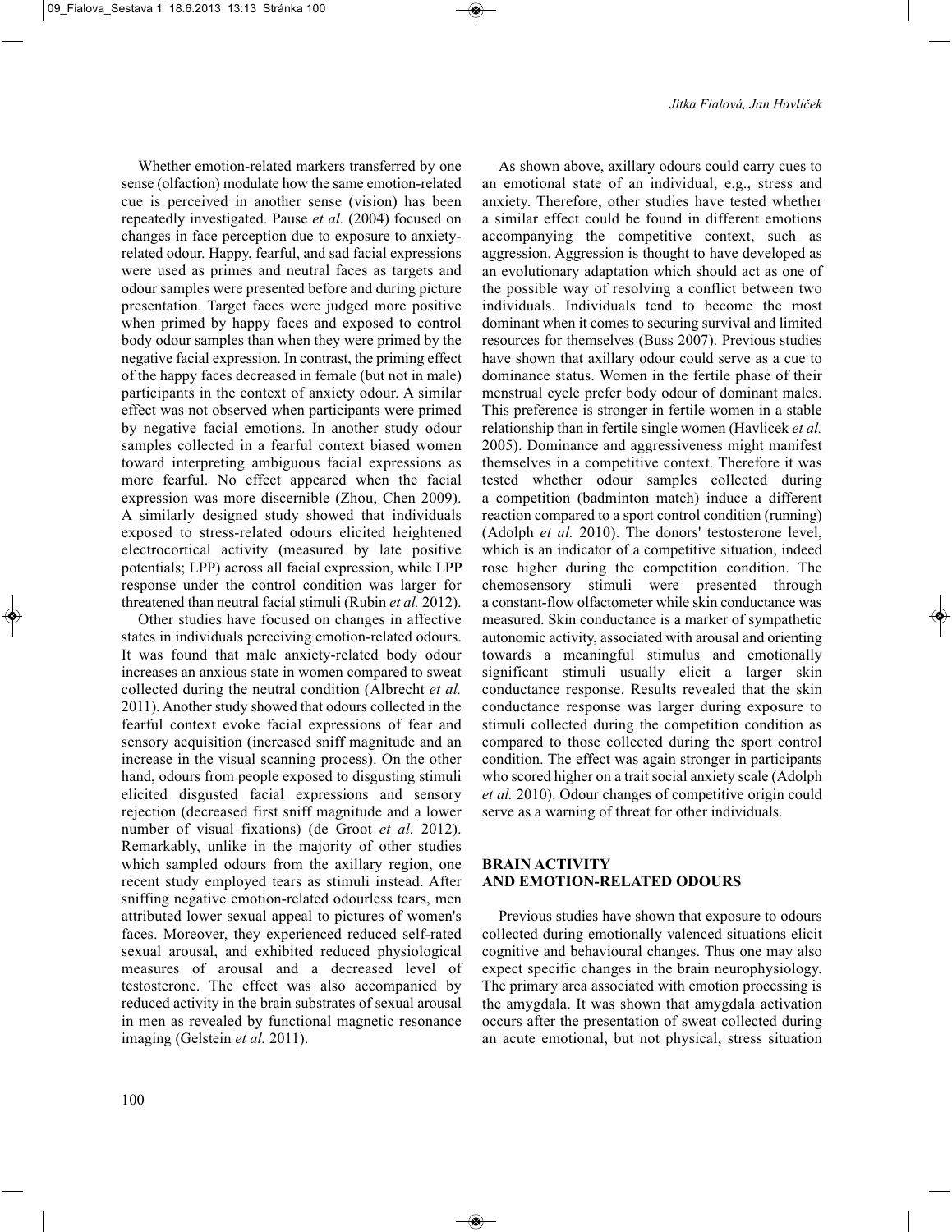(collection during a first-time tandem skydive) without the conscious perception of a distinct odour (Mujica-Parodi *et al.* 2009). Smelling anxiety-related odours (i.e., collected while waiting to sit an academic examination) activated brain areas involved in the processing of social emotional stimuli (fusiform gyrus), and in the regulation of empathic feelings (insula, precuneus, cingulated cortex). Neuronal activity within the attentional (thalamus, dorsomedial prefrontal cortex) and emotional (cerebellum, vermis) control systems was also observed. The chemosensory perception of human anxiety-related odours thus seems to recruit empathy-related resources (Prehn-Kristensen *et al.* 2009). An analogous study investigated how anxiety odours donated by humans awaiting an academic examination are processed by the human brain by analysing chemosensory event-related potentials (CSERPs). It was shown that processing anxiety or stress-related odours requires more neuronal activity during early pre-attentive stimulus processing than the processing of body odour sampled in a nonemotional control condition. The neocortical sources of this activity were located within the medial and lateral frontal brain areas. Neuronal response was stronger in females than in males. However, socially anxious males processed chemosensory anxiety stimuli earlier than the control stimuli collected during an ergometer training (Pause *et al.* 2010).

# **ARE EMOTION-RELATED BODY ODOURS SIGNALS?**

The aim of this paper was to summarize the current knowledge about the effect of emotion-related odours in humans and to interpret the findings of the relevant studies in the view of the signalling theory. Human studies in this area are apparently inspired by previous work in other vertebrates (see, for instance, Ackerl *et al.* 2002, Prehn-Kristensen *et al.* 2009) and commonly deal with what they refer to as chemosignals (although none of the studies explicitly states how a signal should be defined or to which theory of signals they refer to). Animal researchers use the term "chemosignals" or "alarm pheromones" all too widely, which, by definition, would equal a signal. However, it has been repeatedly pointed out that affective state-related odours could only evolve into signals under a specific condition such as kin selection and that in most vertebrates in which this phenomenon has been studied the conditions either have not been satisfied or the evidence has been missing (Wyatt 2003). In humans, to decide whether emotion-

related odours might be labelled chemosignals we face similar difficulties. In this case we must identify ultimate (evolutionary) functions, specific receivers and proximate mechanisms underlying such adaptations (e.g., specific design, physiologic processes regulating such design both in sender and receiver).

#### **ULTIMATE FUNCTION AND ITS EVOLUTION**

The evolutionary analysis of communication systems considers signals as adaptation and asks therefore what reproductive advantage this communication of information brings to the producer and what advantage it brings to receivers who are being attentive to such information. From this perspective, producers might**,** via emotion-related odours**,** communicate to the conspecifics their likely future behaviour in order to synchronize group action. More specifically, in the case of anxietyrelated odours, they might communicate potential danger and their reactions to it in form of flee/fight response.

In theory, such a system might have evolved in humans who have lived in small, often closely related groups for most of their evolutionary history (Barrett *et al.* 2002). However, this might not be restricted solely to related individuals as humans cross-culturally show high level**s** of cooperation, reciprocity and synchronized action. Further, evolutionary analysis gives us not only a functional but also a phylogenetical perspective. More specifically, such communication systems might not have evolved in human lineage but have been inherited from our ancestors. Unfortunately, our current knowledge about the role of olfaction in the social realms of apes is highly limited and awaits future investigations.

# **PROXIMATE MECHANISMS FOR THE PRODUCTION OF EMOTION-RELATED ODOURS**

If emotion-related odours are signals, we should be able to identify the design in the sender that has evolved specifically for the signalling purposes. More specifically, the production of such odours would involve a specific mechanism and/or production of special substances or a specific mixture of substances. However, if differences in the body odour are simply a by-product of physiological processes related to stress or competition we might conclude that they have not evolved for the purpose of information transfer and they should be rather referred to as cues.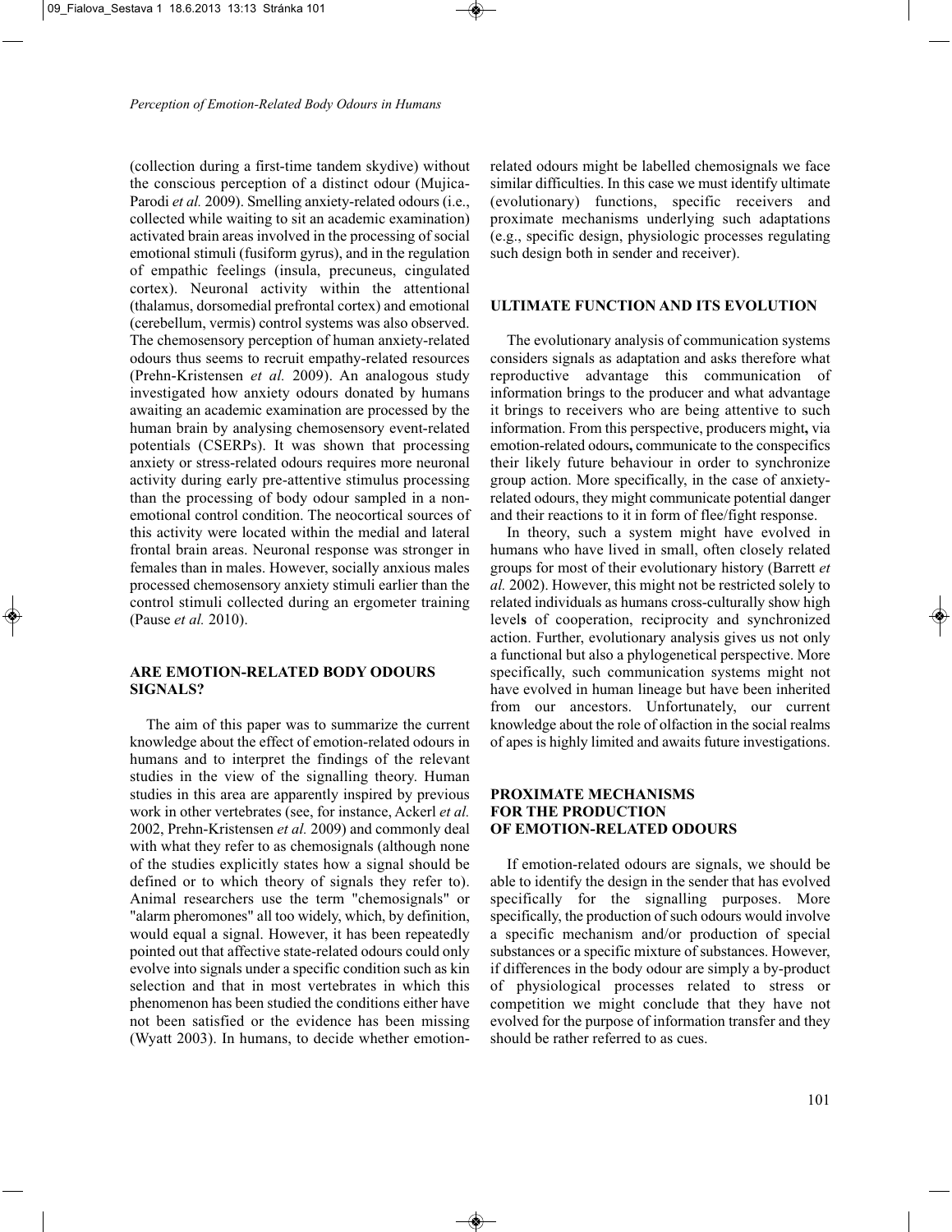In studies in which samples have been collected in the anxious condition and the control sport condition, the effects of secretions of two different gland types of the human skin could have been compared. Sweat collected during the exercise or neutral condition (high in physical activity, low in emotion) might be predominantly produced by the eccrine glands that serve mainly for thermoregulation. Body odour sampled in the anxiety context (high in emotion but low in physical activity) is presumably produced by the apocrine glands which secret a complex mixture of compounds and may react to psychological stimuli. Thus it is questionable whether these two kinds of samples are comparable. However, we do not know exactly whether emotion-related odour changes are caused by the eccrine or apocrine production or their combinations. Other possible mechanisms involve indirect effects through the sympathetic nervous system and induction of the more intense eccrine secretion in an emotionally valenced situation, subsequent increase in humidity in the axilla and the proliferation of different bacteria species which consequently could lead to qualitative odour changes. This potential problem is addressed in the study of Adolph *et al.* (2010) in which they compared stimuli collected within the sport competitive context and the control sport condition. Therefore, the collected samples vary only in the tested variable and exclude alternative explanations as was the case in the above-reviewed studies.

So far, none of the studies focused on physiology of emotion-related odours, also we do not know the chemical composition of the sweat collected under such conditions. Thus, future studies should explore in detail which skin glands are involved in the production of the chemicals and whether it involves specific compounds or a specific mixture of the volatiles. Consequently, the lack of such data makes it difficult to decide whether the emotion-related odours might be coined signals.

# **CUES TO EMOTIONS**

To label emotion-related odour cues to emotions we should identify the ultimate function of the responsiveness to such odours and be able to demonstrate specific design (i.e., proximate mechanism) on the side of the perceiver. From the ultimate perspective, such changes in the perceiver's behaviour might present a source of selective advantage, for example predict the conspecifics' future behaviour or identify danger (in the case of anxiety-related odours).

102

From the proximate perspective, the emotion-related odours should induce specific behavioural or cognitive responses in the recipient that have evolved for this particular purpose.

The above-reviewed studies suggest that people are able to distinguish between the odours of individuals who have been experiencing various affective states. Several studies have also revealed that individuals who perceive such odours exhibit increased startle response (Prehn *et al.* 2006), greater tendency towards risk-taking behaviour (Haegler *et al.* 2010), changes in evaluations of own sexual arousal (Gelstein *et al.* 2011) and bias in the perception of others (Zhou, Chen 2009).

Interestingly, the majority of the studies employed similar conditions (watching a horror film, sitting an academic examination, taking part in a high rope course, undergoing a first-time tandem skydive) to induce an affective state, which different authors label as stress (Mujica-Parodi *et al.* 2009), anxiety (Albrecht *et al.* 2011, Haegler *et al.* 2010, Pause *et al.* 2004, 2010, Prehn-Kristensen *et al.* 2009) or fear (Ackerl *et al.* 2002, Chen *et al.* 2006, Zhou, Chen 2009). However, each of these affective states relates to a slightly different concept. Fear is often defined as an emotional response to a specific stimulus of threat and danger. Fear should be distinguished from anxiety which typically occurs without any external threat. In other words, fear is related to the specific behaviours of escape and avoidance whereas anxiety is the result of threats which are perceived to be uncontrollable or unavoidable. Further, anxiety is frequently considered as part of the reaction to stress which may help a person deal with a difficult situation (Lewis, Haviland-Jones 2004). Stress is generally defined as factors causing an organism's condition to deviate from homeostasis. According to Koolhaas *et al.* (2011) the term stress should be restricted to conditions where an individual believes that an environmental demand has exceeded his natural regulatory capacity, in particular situations that include unpredictability and uncontrollability.

On a related issue, during an induced affective state the participants might be experiencing other affects such as relief and/or thrill, for instance during or after the freefall (Mujica-Parodi *et al.* 2009) and in a high rope course (Haegler *et al.* 2010), or they could have gained more confidence during the course since they have not fallen or made mistakes, which were, however not assessed in the subsequent psychometric session. Therefore, the effects may not be exclusively anxietyrelated. As the odour samples have been collected during the whole procedure, we currently do not know whether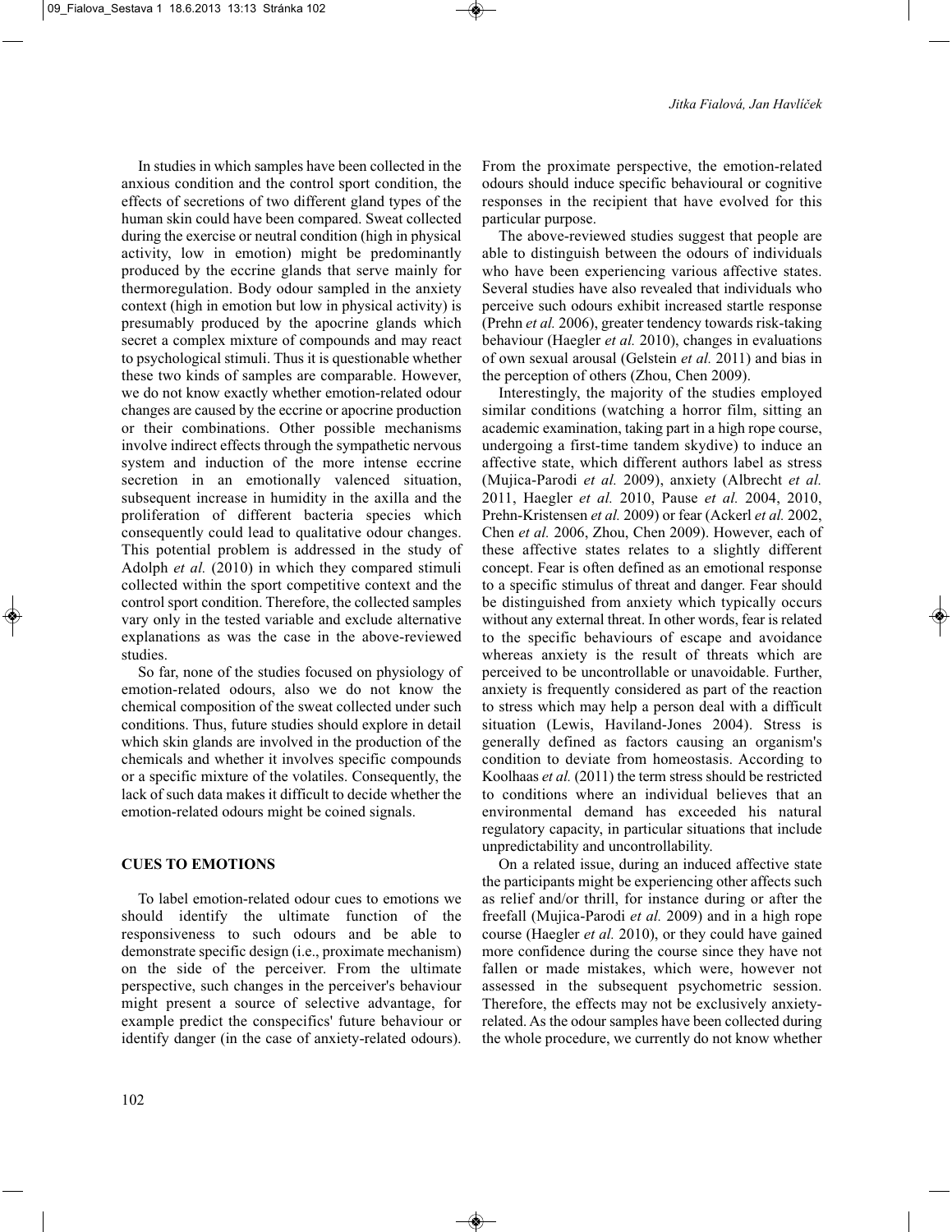such temporal affective changes could manifest themselves in the body odour.

Thus, the specificity of the observed effects is not clear at this point. In other words, changes in cognitive performance might either be specific to the perception of odours related to particular affective states or might show a similar pattern when smelling odours taken under similarly valenced conditions. In the second case, the similarity might arise from two sources. Firstly, the cognitive system of the perceiver may not be specifically sensitive to subtle differences in body odour collected under specific affective conditions. Or, secondly, body odours may be a product of non-specific arousal related to stressful situations rather than to specific affective states. The issue of specificity is substantial in relation to the concept of cues as it should show specific response. Future studies should thus compare responses to odours collected under different emotionally valenced conditions.

On the other hand, the above reviewed brain imaging studies show that odours collected under affective states cause specific changes in the neurophysiology of perceivers. It seems that perceiver's neurophysiological response mirrors the affective state of the producer as activation occurs in areas connected with emotion processing, empathic feelings and processing of social emotional stimuli. Such specific proximate mechanisms are suggestive of the past selective pressure on the perciever's brain neurophysiology and selection on the perceiver's side. Therefore, although we clearly need more refined and theoretically well grounded studies we may tentatively conclude that emotion-related odours can be termed cues.

## **CONCLUSIONS**

The review intended to summarize current evidence about possible communicative function of emotionrelated odours in humans. Above-reviewed studies use various approaches to investigate the effect of odours collected under emotionally-valenced conditions and demonstrated changes in some aspects of psychological functioning (hedonic rating, recognizing emotions, cognitive and behavioural changes, brain activity) due to exposure to such odours. Here we aimed to theoretically ground this research within signalling theory. This approach focuses on functional aspects of communication and differentiates between signal and cues as a result of different selective pressures which are responsible for their origin. To label emotion-related odours signals we should be able to show the adaptive

advantage it brings to both sender and receiver and the specific design behind such adaptations. On the other hand, traits which were not directly selected to be produced for communication purposes, however perceivers are adapted to be attentive to them are called cues. In such cases, they are often by-products of the producer's metabolism. The results of the abovereviewed studies are suggestive of the specific adaptive design in perceiver's olfactory cognition and thus enable us to tentatively conclude that human odour contain cues to affective states of the others individuals.

To make firm conclusions regarding the emotionrelated odours as signals would be currently premature as available evidence is in many respects missing. The future research should thus focus on mechanisms involved in emotion-related odour production, for example to perform chemical analysis of the body odour of stressed individuals and investigate how such a profile is produced. Another line of research should examine possible effect of emotion-related odours in apes. Such results would allow us to perform phylogenetic analysis which might elucidate the evolutionary origin of the phenomena and reveal specific conditions favourable for evolution of such a signalling system.

In summary, we find investigations into the social aspects of emotion-related odours a highly promising research avenue which is certain to bear fruit by yielding many interesting insights. However, we urge scholars to employ appropriate theories and terminology to sharpen our understanding instead of blurring it.

#### **ACKNOWLEDGEMENTS**

We would like to thank Lenka Nováková and Caroline Allen for valuable advices and language corrections, and two anonymous reviewers for many constructive comments on the previous versions of the manuscript. JF is supported by the Grant Agency of Charles University grant (GAUK 6010/2010). JH is supported by Czech Science Foundation grant (GACR P407/10/1303).

#### **REFERENCES**

ACKERL K., ATZMUELLER M., GRAMMER K., 2002: The scent of fear. *Neuroendocrinol. Lett.* 23, 2: 79–84.

ADOLPH D., SCHLÖSSER S., HAWIGHORST M., PAUSE B. M., SCHLOSSER S., 2010: Chemosensory signals of competition increase the skin conductance response in humans. *Physiol. Behav.* 101, 5: 666–671.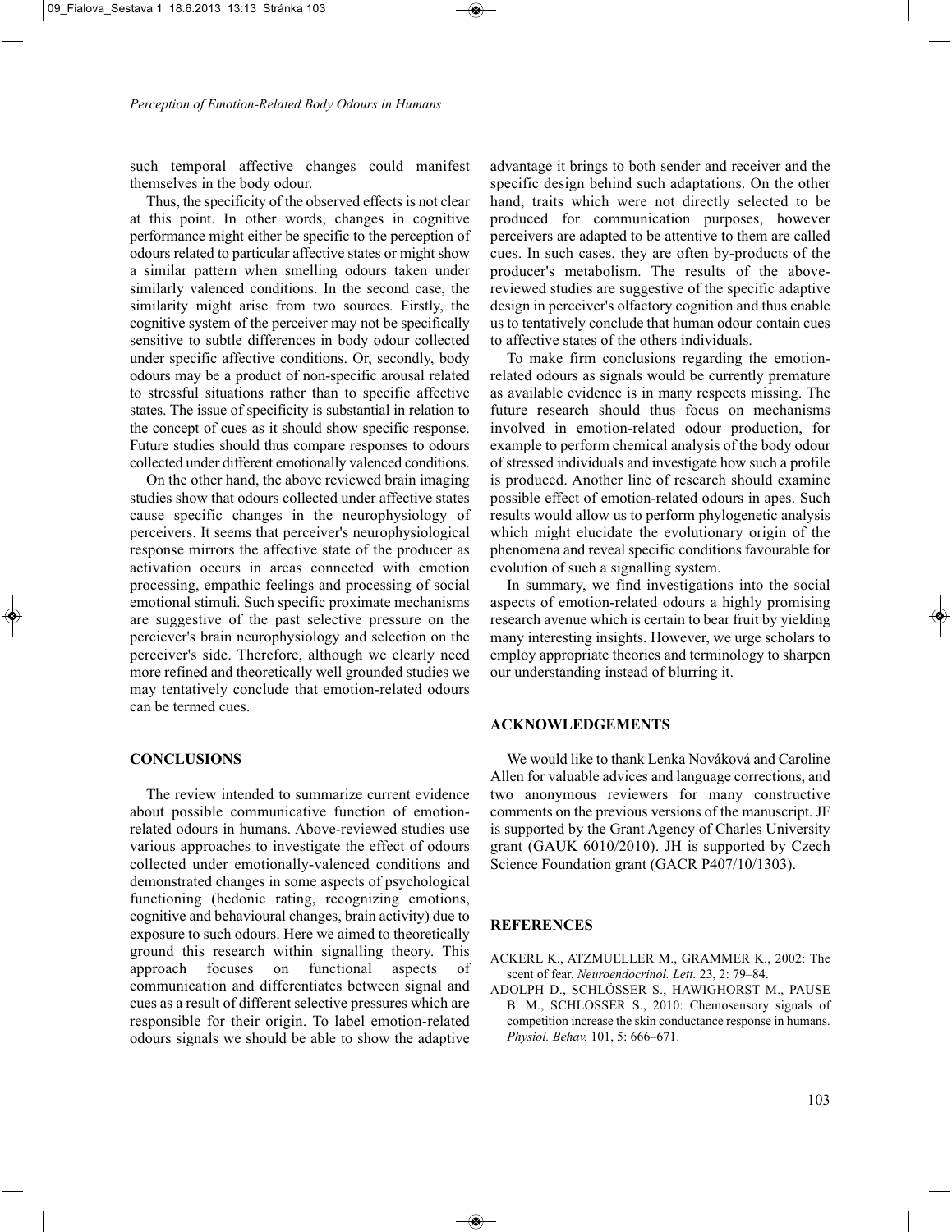- ALBRECHT J., DEMMEL M., SCHOPF V., KLEEMANN A. M., KOPIETZ R., MAY J., SCHREDER T., ZERNECKE R., BRÜCKMANN H., WIESMANN M., 2011: Smelling chemosensory signals of males in anxious versus nonanxious condition increases state anxiety of female subjects. *Chem. Senses.* 36, 1: 19–27.
- BARRETT L., DUNBAR R., LYCETT J., 2002. *Human Evolutionary Psychology*. Princeton University Press, Princeton, NJ.
- BRECHBÜHL J., KLAEY M., BROILLET M.-C., 2008. Grueneberg ganglion cells mediate alarm pheromone detection in mice. *Science* 321, 5892: 1092–1095.
- BROWN G., ADRIAN J., SMYTH E., 2000: Ostariophysan alarm pheromones: laboratory and field tests of the functional significance of nitrogen oxides. *J. Chem. Ecol.* 26, 1: 139–154.
- BUSS D. M., 2007: *Evolutionary Psychology: The New Science of the Mind.* Allyn & Bacon, Boston.
- CANTAFIO L., 2003: *Human olfactory communication of alarm and safety.* PhD Disseration Thesis. Rutgers University, New Jersey.
- CARR W. J., ZUNINO P. A., LANDAUER M. R., 1980: Responses by young house mice (*Mus Musculus*) to odors from stressed vs nonstressed adult conspecifics. *B. Psychonomic. Soc.* 15, 6: 419–421.
- CHEN D., HAVILAND-JONES J., 2000: Human olfactory communication of emotion. *Percept. Motor. Skill.* 91, 3: 771–781.
- CHEN D., KATDARE A., LUACS N., 2006: Chemosignals of fear enhance cognitive performance in humans. *Chem. Senses.* 31, 5: 415–423.
- FIALOVÁ J., ROBERTS S. C., HAVLÍČEK J., 2013. Is the perception of dietary odour cues linked to sexual selection in humans? In: M. L. East, M. Dehnhard (Eds.): *Chemical Signals in Vertebrates 12*. Pp. 161–169. Springer, New York.
- FRISCH K., 1938: Zur Psychologie des Fisch-Schwarmes. *Naturwissenschaften* 26, 37: 601–606.
- GELSTEIN S., YESHURUN Y., ROZENKRANTZ L., SHUSHAN S., FRUMIN I., ROTH Y., SOBEL N., 2011: Human tears contain a chemosignal. *Science* 331, 6014: 226–230.
- DE GROOT J. H. B., SMEETS M., KALDEWAIJ A., DUIJNDAM M. J., SEMIN G. R., 2012: Chemosignals communicate human emotions. *Psychol. Sci.* 23*,* 11: 1417–1424.
- HAEGLER K., ZERNECKE R., KLEEMANN A. M., ALBRECHT J., POLLATOS O., BRUCKMANN H., WIESMANN M., 2010: No fear no risk! Human risk behavior is affected by chemosensory anxiety signals. *Neuropsychologia* 48, 13: 3901–3908.
- HAVLICEK J., LENOCHOVA P., 2008: Environmental effects on human body odour. In: J. L. HURST, R. J. BENYON, S. C. ROBERTS, T. D. WYATT (Eds.): *Chemical Signals in Vertebrates* 11. Pp. 199–210. Springer, New York.
- HAVLICEK J., ROBERTS S. C., FLEGR J., 2005: Women's preference for dominant male odour: effects of menstrual cycle and relationship status. *Biol. Lett.* 1, 3: 256–259.
- HAVLICEK J., ROBERTS S. C., 2009: MHC-correlated mate choice in humans: A review. *Psychoneuroendocrinol.* 34, 4: 497–512.
- INAGAKI H., KIYOKAWA Y., TAKEUCHI Y., MORI Y., 2008: The alarm pheromone increases anxiety in male rats:

pharmacological evidence using anxiolytics. *Physiol. Behav.* 93, 3: 606–611.

- JOHNSON T., SCOTT W. H., COYNE K. M., SAHOTA M. S., BENJAMIN M. B., RHEA P. L., MARTEL, G. F., DOOLY C. L., 1997: Sweat rate inside a full-facepiece respirator. *Am. Ind. Hyg. Assoc. J.* 58, 12: 881–884.
- KIPPENBERGER S., HAVLÍČEK J., BERND A., THAÇI D., KAUFMANN R., MEISSNER M., 2012: "Nosing Around" the human skin: what information is concealed in skin odour? *Exp. Dermatol.* 21, 9: 655–659.
- KIYOKAWA Y., SHIMOZURU M., KIKUSUI, T., TAKEUCHI Y., MORI Y., 2006: Alarm pheromone increases defensive and risk assessment behaviors in male rats. *Physiol. Behav.* 87, 2: 383–387.
- KOOLHASS J. M., BARTOLOMUCCI A., BUWALDA B., DE BOER S. F., FLÜGGE G., KORTE S. M., MEERLO P., MURISON R., OLIVIER, B., PALANZA P., RICHTER-LEVIN G., SGOIFO A., STEIMER T., STIEDL O., VAN DIJK G., WÖHR M., FUCHS E., 2011: Stress revisited: a critical evaluation of the stress concept. *Neurosci. Biobehav. R.* 35, 5: 1291–1301.
- LEVESLEY P. B., MAGURRAN A. E., 1988: Population differences in the reaction of minnows to alarm substance. *J. Fish. Biol.* 32, 5: 699–706.
- LEWIS M., HAVILAND-JONES J., 2004: *Handbook of Emotions*. Guilford Publications, New York.
- MACKAY-SIM A., LAING D. G., 1980: Discrimination of odors from stressed rats by non-stressed rats. *Physiol. Behav.* 24, 4: 699–704.
- MAMASUEW K., HOFMANN N., BREER H., FLEISCHER J., 2011. Grueneberg ganglion neurons are activated by a defined set of odorants. *Chem. Senses.* 36*,* 3: 271–282.
- MAYNARD SMITH J., HARPER D. G. C., 1995: Animal signals: Models and terminology. *J. Theor. Biol.* 177, 3: 305–311.
- MAYNARD SMITH J., HARPER D. G. C., 2003: *Animal signals*. Oxford University Press, Oxford.
- MEREDITH M., 2001: Human vomeronasal organ function: A critical review of best and worst cases. *Chem. Senses.* 26, 4: 433–445.
- MONTI-BLOCH L., JENNINGS-WHITE C., BERLINER D. L., 1998: The human vomeronasal system: A review. *Ann. N. Y. Acad. Sci.* 855: 373–389.
- MUJICA-PARODI L. R., STREY H. H., FREDERICK B., SAVOY R., COX D., BOTANOV Y., TOLKUNOV D., RUBIN D., WEBER J., 2009: Chemosensory cues to conspecific emotional stress activate amygdala in humans. *PLoS One* 4, 7: e6415.
- MÜLLER-SCHWARZE D., 1971: Pheromones in black-tailed deer (*Odocoileus hemionus columbianus*). *Anim. Behav.* 19, 1: 141–152.
- MÜLLER-SCHWARZE D., 2006: *Chemical Ecology of Vertebrates.* Cambridge University Press, Cambridge.
- ONO M., IGARASHI T., OHNO E., SASAKI M., 1995: Unusual thermal defence by a honeybee against mass attack by hornets. *Nature* 377, 6547: 334–336.
- PAUSE B. M., ADOLPH D., PREHN-KRISTENSEN A., FERSTL, R., 2009: Startle response potentiation to chemosensory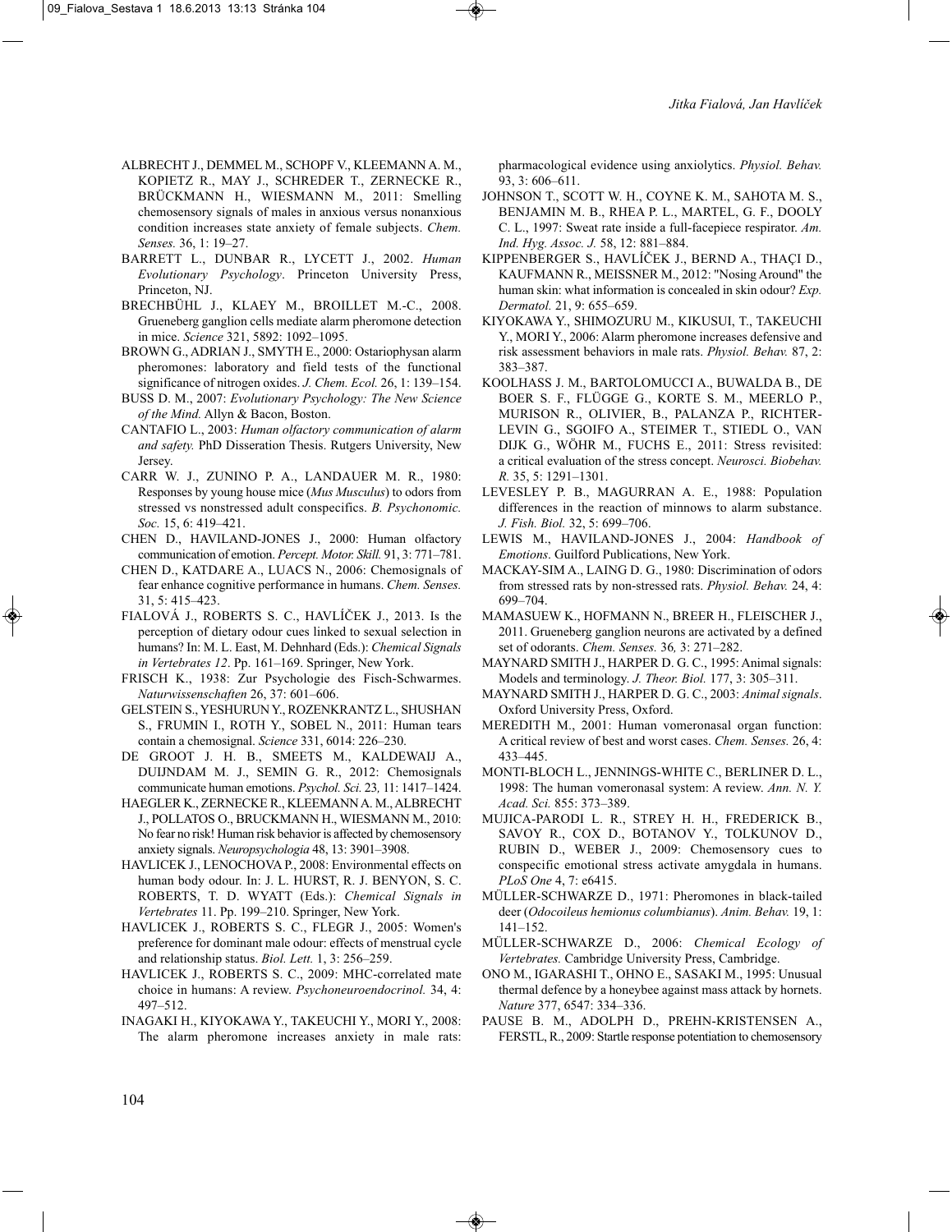anxiety signals in socially anxious individuals. *Int. J. Psychophysiol.* 74, 2: 88–92.

- PAUSE B. M., LUBKE K., LAUDIEN J. H., FERSTL R., 2010: Intensified neuronal investment in the processing of chemosensory anxiety signals in non-socially anxious and socially anxious individuals. *PLoS One* 5, 4: e10342.
- PAUSE B. M., OHRT A., PREHN A., FERSTL R., 2004: Positive emotional priming of facial affect perception in females is diminished by chemosensory anxiety signals. *Chem. Senses.* 29, 9: 797–805.
- PREHN A., OHRT A., SOJKA B., FERSTL R., PAUSE B. M., 2006: Chemosensory anxiety signals augment the startle reflex in humans. *Neurosci. Lett.* 394, 2: 127–130.
- PREHN-KRISTENSEN A., WIESNER C., BERGMANN T. O., WOLFF S., JANSEN O., MEHDORN H. M., FERSTL R., PAUSE B. M., 2009: Induction of empathy by the smell of anxiety. *PLoS One* 4, 6: e10342.
- RUBIN D., BOANOV Y., HAJCAK G., MUJICA-PARODI L. R., 2012: Second-hand stress: inhalation of stress sweat enhances neural response to neutral faces. *Soc. Cogn. Affect. Neur.* 7, 2: 208–212.
- SCOTT-PHILLIPS T. C., 2008: Defining biological communication. *J. Evolution. Biol.* 21, 2: 387–395.
- SMITH R. J. F., 1992: Alarm signals in fishes. *Rev. Fish. Biol. Fisher.* 2, 1: 33–63.
- VALENTA J. G., RIGBY M. K., 1968: Discrimination of the odor of stressed rats. *Science* 161, 3841: 599–601.
- WYATT T. D., 2003: *Pheromones and Animal Behviour – Communication by smell and taste.* Cambridge University Press, Cambridge.
- ZHOU W., CHEN D., 2009: Fear-related chemosignals modulate recognition of fear in ambiguous facial expressions. *Psychol. Sci.* 20, 2: 177–183.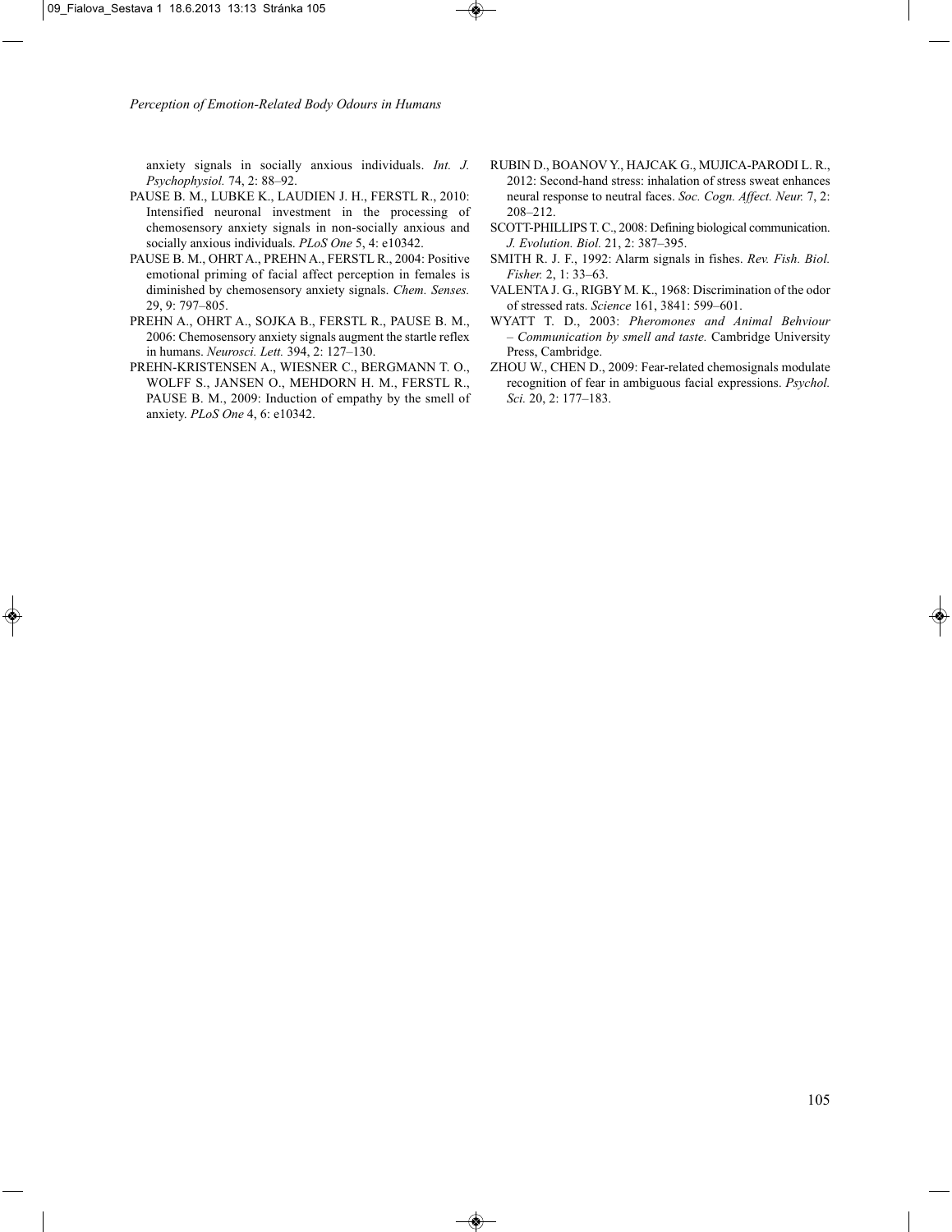|                            |                         |                | findings ( $\uparrow/\downarrow$ , increase/decrease in tested variable, NS - no significant effect, LPP - late positive potential). |             |                                                          | recognizing of emotions, cognitive and behavioural changes, and brain activity). It presents the authors of the studies, induced affective state (i.e., fear, happy, anxiety,<br>stress, competition-related, negative-emotion), targets' sex and sample size (F indicates women, M indicates men), procedure to induce the affective state (i.e., watching<br>unused pad, clean air), raters' sex and sample size, exposure method (i.e., sniffing jars, olfactometer, pads placed under the nose), and length, measurement method (i.e.,<br>film, high rope course, oral academic examination, first-time tandem skydive, sport competition), and control (i.e., watching film, running, ergometer workout, saline,<br>ratings of the samples, VAS - visual analogue scale, ordering the samples, identification, forced-choice test, questionnaire, reaction time, risk-taking behaviour, startle re-<br>sponse, fMRI - functional magnetic resonance imaging, EEG - electroencephalography; EMG - electromyography; SCR - skin conductance response), and the main |                                                                                      |
|----------------------------|-------------------------|----------------|--------------------------------------------------------------------------------------------------------------------------------------|-------------|----------------------------------------------------------|------------------------------------------------------------------------------------------------------------------------------------------------------------------------------------------------------------------------------------------------------------------------------------------------------------------------------------------------------------------------------------------------------------------------------------------------------------------------------------------------------------------------------------------------------------------------------------------------------------------------------------------------------------------------------------------------------------------------------------------------------------------------------------------------------------------------------------------------------------------------------------------------------------------------------------------------------------------------------------------------------------------------------------------------------------------------|--------------------------------------------------------------------------------------|
| Authors                    | Affective<br>state      | Donors         | Induction of affective<br>(control)<br>state                                                                                         | Raters      | Exposure<br>(length)<br>method                           | Measure                                                                                                                                                                                                                                                                                                                                                                                                                                                                                                                                                                                                                                                                                                                                                                                                                                                                                                                                                                                                                                                                | Result                                                                               |
| Hedonic assessment         |                         |                |                                                                                                                                      |             |                                                          |                                                                                                                                                                                                                                                                                                                                                                                                                                                                                                                                                                                                                                                                                                                                                                                                                                                                                                                                                                                                                                                                        |                                                                                      |
| Ackerl et al. 2002         | Fear                    | 42F            | Watching frightening<br>(neutral film)<br>film                                                                                       | 62F         | Sniffing jars<br>with odours<br>restricted)<br>(time not | pleasantness, "smells like sex",<br>"smells like aggression", and<br>"smells like fear" on VAS<br>Ratings of intensity,                                                                                                                                                                                                                                                                                                                                                                                                                                                                                                                                                                                                                                                                                                                                                                                                                                                                                                                                                | aggression, sex: NS, fear:<br>↑ intense, ↓ pleasant, ↑<br>SN                         |
| Adolph et al. 2010         | Competition-<br>related | $\mathbb{N}^9$ | (running/clean room<br><b>Badminton</b> match<br>air)                                                                                | 9K<br>9M    | Constant flow<br>olfactometer<br>(0.5 s)                 | pleasantness, unpleasantness,<br>Ratings of intensity,<br>familiarity on VAS                                                                                                                                                                                                                                                                                                                                                                                                                                                                                                                                                                                                                                                                                                                                                                                                                                                                                                                                                                                           | SN                                                                                   |
| Albrecht et al. 2011       | Anxiety                 | 13M            | (ergometer workout)<br>High rope course                                                                                              | 20F         | under the nose<br>Pads placed<br>$(20 \text{ min})$      | sexual attractiveness on VAS<br>masculinity/femininity, and<br>Ratings of pleasantness,<br>intensity, familiarity,                                                                                                                                                                                                                                                                                                                                                                                                                                                                                                                                                                                                                                                                                                                                                                                                                                                                                                                                                     | ŠN                                                                                   |
| Cantafio 2003 <sup>1</sup> | happy<br>Fear,          | FF,            | Watching frightening/<br>funny film                                                                                                  | 84F         | Sniffing jars<br>(max 2 min)<br>with odours              | Ordering the samples according<br>to intensity (pleasantness,<br>masculinity)                                                                                                                                                                                                                                                                                                                                                                                                                                                                                                                                                                                                                                                                                                                                                                                                                                                                                                                                                                                          | Fear samples 1 intense,<br>tendency ↑ pleasant, ↓<br>masculine than happy<br>samples |
| Chen et al. $2006$         | Fear                    | 3F,<br>4M      | Watching frightening<br>(neutral film/unused<br>pads)<br>film                                                                        | 68F         | under the nose<br>Pads placed<br>specified)<br>(time not | pleasantness on 7-point scale<br>Ratings of intensity, and                                                                                                                                                                                                                                                                                                                                                                                                                                                                                                                                                                                                                                                                                                                                                                                                                                                                                                                                                                                                             | SN                                                                                   |
| Gelstein et al. 2011       | Negative-<br>emotion    | 3F             | Watching sad film<br>(saline)                                                                                                        | 24M         | Sniffing jars<br>with tears<br>specified)<br>(time not   | pleasantness, and familiarity on<br>Ratings of intensity,<br>VAS                                                                                                                                                                                                                                                                                                                                                                                                                                                                                                                                                                                                                                                                                                                                                                                                                                                                                                                                                                                                       | SN                                                                                   |
| Haegler et al. 2010        | Anxiety                 | 21M            | training/unused pads)<br>High rope course<br>(ergometer                                                                              | 14M<br>16F, | under the nose<br>Pads placed<br>$(15 \text{ min})$      | Ratings of pleasantness,<br>masculinity, and sexual<br>attractiveness on VAS<br>intensity, familiarity,                                                                                                                                                                                                                                                                                                                                                                                                                                                                                                                                                                                                                                                                                                                                                                                                                                                                                                                                                                | Fear ↓ pleasant, ↑ intensity                                                         |

106

APPENDIX 1. Summary of studies testing the effect of exposure to emotionally-valenced odours according to the (neuro)psychological effect tested (hedonic assessment, recognizing of emotions, cognitive and behavioural changes, and brain activity). It presents the authors of the studies, induced affective state (i.e., fear, happy, anxiety,

APPENDIX 1. Summary of studies testing the effect of exposure to emotionally-valenced odours according to the (neuro)psychological effect tested (hedonic assessment,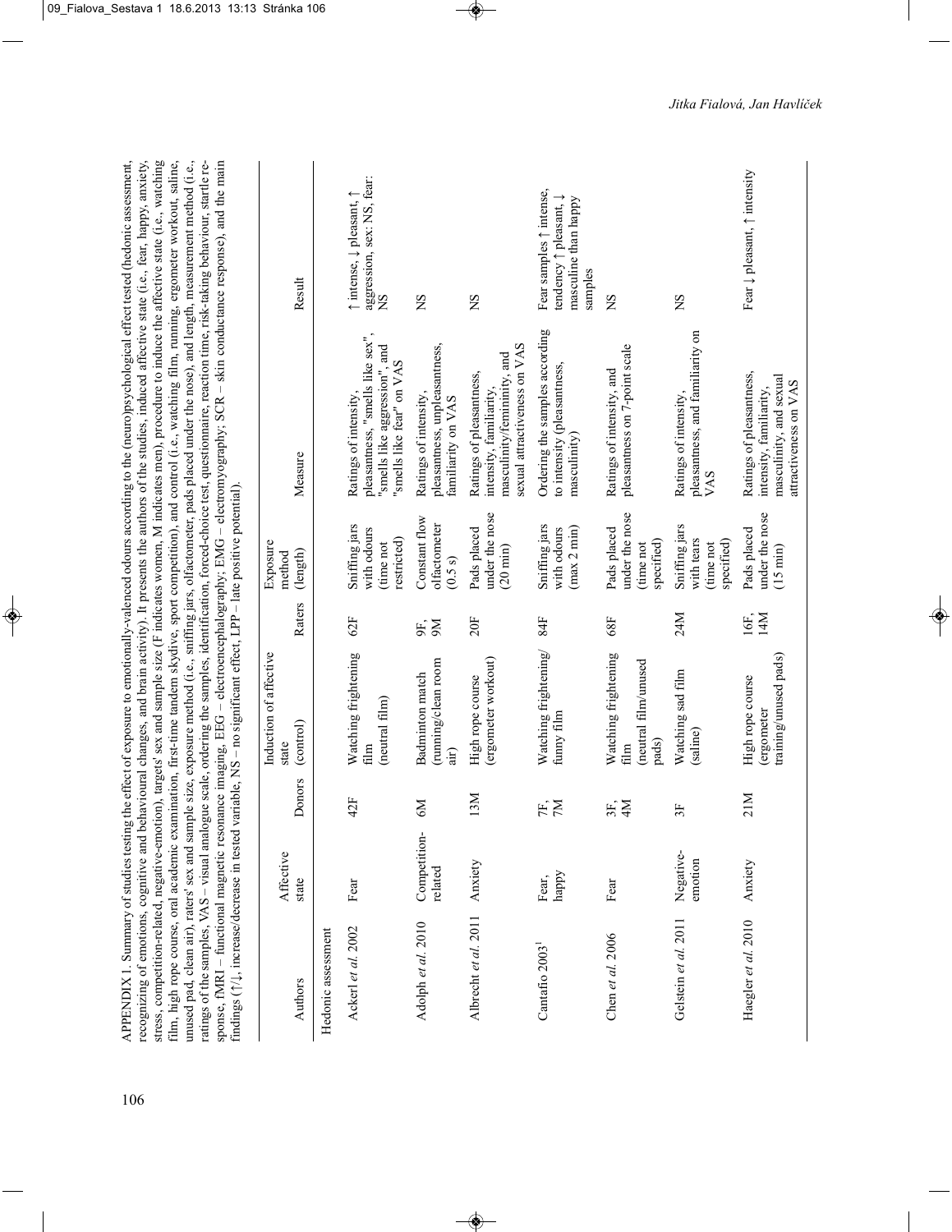| Authors                                      | Affective<br>state                           | Donors                | Induction of affective<br>(control)<br>state                                      | Raters      | Exposure<br>(length)<br>method                           | Measure                                                                                    | Result                                                                                                                                         |
|----------------------------------------------|----------------------------------------------|-----------------------|-----------------------------------------------------------------------------------|-------------|----------------------------------------------------------|--------------------------------------------------------------------------------------------|------------------------------------------------------------------------------------------------------------------------------------------------|
| Pause et al. $2009^2$                        | Anxiety                                      | $\frac{28}{3}$<br>21F | Before oral academic<br>training/unused pads)<br>during ergometric<br>examination | 16F,<br>16M | Constant flow<br>olfactometer<br>(3s)                    | pleasantness, unpleasantness,<br>and familiarity on VAS<br>Ratings of intensity,           | SN                                                                                                                                             |
| Prehn et al. 2006 <sup>3</sup>               | Anxiety                                      | 12M                   | Before oral academic<br>training/unused pads)<br>during ergometric<br>examination | 3F,         | Constant flow<br>olfactometer<br>(3s)                    | and familiarity on 7-point scale<br>pleasantness, unpleasantness,<br>Ratings of intensity, | SN                                                                                                                                             |
| Prehn-Kristensen et<br>al. 2009 <sup>2</sup> | Anxiety                                      | 21F,<br>29M           | Before oral academic<br>during ergometric<br>examination<br>training)             | 14M<br>14F, | olfactometer<br>Continuous<br>airflow<br>(0.5 s)         | and familiarity on 9-point scale<br>pleasantness, unpleasantness,<br>Ratings of intensity, | SN                                                                                                                                             |
| Zhou, Chen 2009                              | ${\rm \, map} {\rm \, y}$<br>Fear,           | N8                    | frightening/happy<br>(unused pads)<br>Watching<br>$\frac{m}{2}$                   | 54F         | under the nose<br>Pads placed<br>specified)<br>(time not | pleasantness on 7-point scale<br>Ratings of intensity, and                                 | Fear $\downarrow$ pleasant, intensity: NS,<br>happy: NS                                                                                        |
| Recognizing emotions                         |                                              |                       |                                                                                   |             |                                                          |                                                                                            |                                                                                                                                                |
| Ackerl et al. 2002                           | Fear                                         | 42F                   | Watching frightening<br>(neutral film)<br>film                                    | 62F         | Sniffing jars<br>with odours<br>restricted)<br>(time not | Triple forced-choice<br>discrimination test                                                | Above chance discrimination                                                                                                                    |
| Cantafio 2003 <sup>1</sup>                   | happy $% \left( \mathcal{N}\right)$<br>Fear, | 14F,<br>14M           | frightening/funny<br>(unused pads)<br>Watching<br>$\lim$                          | 54F         | Sniffing jars<br>with odours<br>specified)<br>(time not  | discrimination and identification<br>Triple forced-choice<br>test                          | F discriminate fear and happy,<br>odours discrimination but not<br>correct identification only<br>with M odours; forehead<br>correct labelling |
| Chen, Haviland-<br><b>Jones 2000</b>         | ${\tt map} {\tt y}$<br>Fear,                 | 14F,<br>11M           | Watching frightening/<br>(unused pads)<br>funny film                              | 40F.<br>37M | Sniffing jars<br>with odours<br>specified)<br>(time not  | Three and six choice<br>identification test                                                | F correctly choose happy and<br>afraid odours, M only afraid<br>M and happy F                                                                  |
| Cognitive and behavioural changes            |                                              |                       |                                                                                   |             |                                                          |                                                                                            |                                                                                                                                                |
| Adolph et al. 2010                           | Competition-<br>related                      | M <sub>0</sub>        | (running/clean room<br><b>Badminton</b> match<br>air)                             | 9K,         | olfactometer<br>Continuous<br>airflow<br>(0.5 s)         | <b>SCR</b>                                                                                 | <b>1 SCR</b> response                                                                                                                          |

APPENDIX 1. Continued.

APPENDIX 1. Continued.

107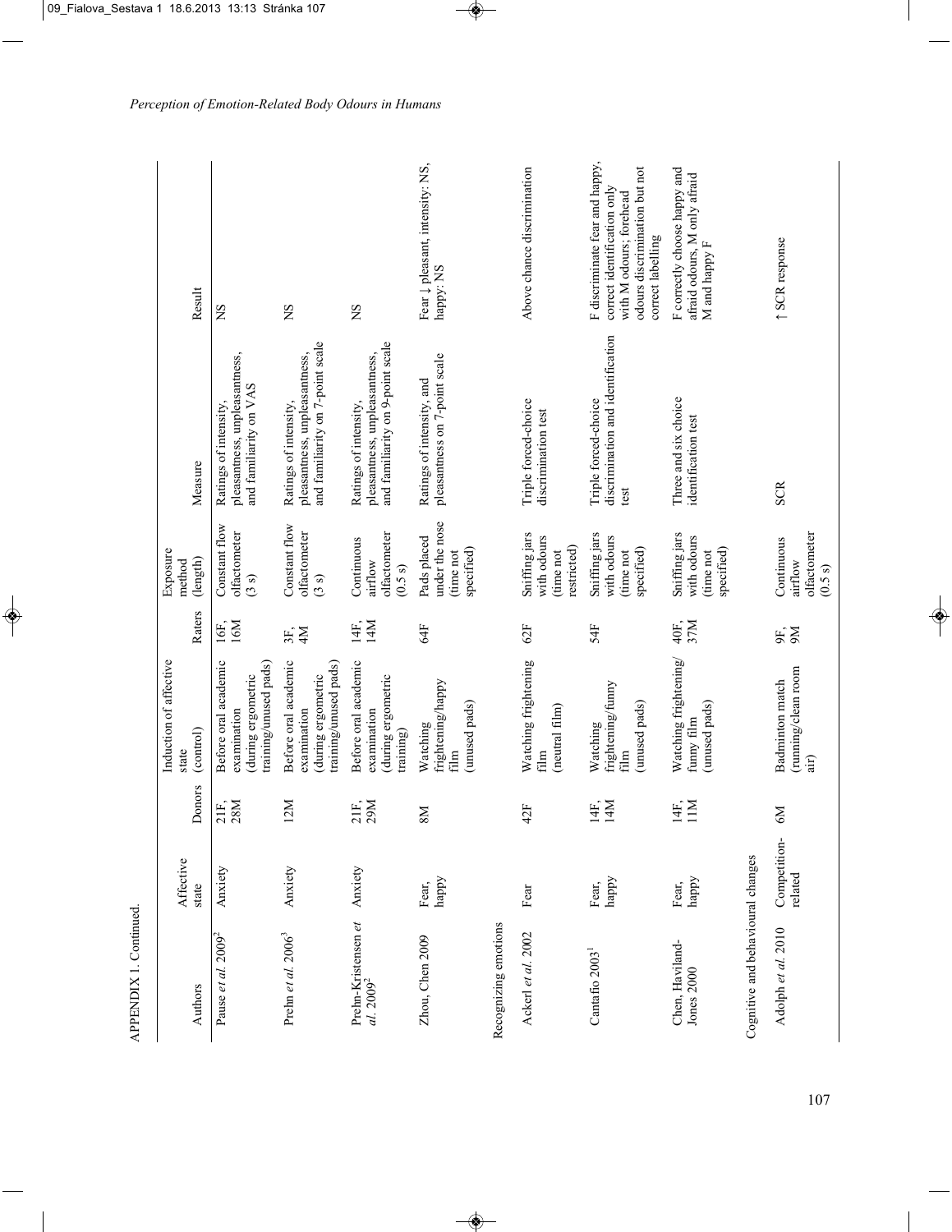| APPENDIX 1. Continued.       |                      |                     | Induction of affective                                                 |               | Exposure                                                 |                                                                                                                                                                      |                                                                                                                                                                                                                                                                                                               |
|------------------------------|----------------------|---------------------|------------------------------------------------------------------------|---------------|----------------------------------------------------------|----------------------------------------------------------------------------------------------------------------------------------------------------------------------|---------------------------------------------------------------------------------------------------------------------------------------------------------------------------------------------------------------------------------------------------------------------------------------------------------------|
| Authors                      | Affective<br>state   | Donors              | (control)<br>state                                                     | Raters        | (length)<br>method                                       | Measure                                                                                                                                                              | Result                                                                                                                                                                                                                                                                                                        |
| Albrecht et al. 2011         | Anxiety              | 13M                 | (ergometer training)<br>High rope course                               | 20F           | under the nose<br>Pads placed<br>$(20 \min)$             | Anxiety questionnaire (STAI<br>$\widetilde{X}$                                                                                                                       | ↑ anxiety after 5 min and<br>20 min odour exposure                                                                                                                                                                                                                                                            |
| Chen et al. 2006             | Fear                 | 3F,<br>4M           | Watching frightening<br>(neutral film/unused<br>pads)<br>film          | 68F           | under the nose<br>Pads placed<br>specified)<br>(time not | task, self-ratings of happiness,<br>Reaction time test and correct<br>responses in word-association<br>sadness, anger, anxiety, fear,<br>disgust, and neutral on VAS | ambiguous content, $\uparrow$ fear,<br>performance on tasks with<br>happiness, sadness, anger,<br>association task, reaction<br>↑ performance in word-<br>anxiety, disgust;<br>time test: NS, $\downarrow$<br>neutral: NS                                                                                     |
| Gelstein et al. 2011         | Negative-<br>emotion | 35                  | Watching sad film                                                      | 24M           | under the nose<br>Pads placed<br>specified)<br>(time not | ambiguous faces on VAS, self-<br>salivary levels of testosterone,<br>Ratings of sadness and sexual<br>ratings of mood on VAS,<br>attraction in emotionally<br>GSR    | ↓ sexual appeal attributed<br>physiological measure of<br>testosterone, $\uparrow$ GSR for<br>to faces, $\downarrow$ self-rated<br>arousal, $\downarrow$ level of<br>sexual arousal, $\downarrow$<br>tears                                                                                                    |
| de Groot et al. 2012         | disgust<br>Fear,     | 10M                 | disgusting content<br>Watching fear<br>film/film with<br>(unused pads) | 36F           | Sniffing jars<br>with odours<br>specified)<br>(time not  | monitoring cannula, infrared<br>stereo camera for visual task<br>EMG, nasal-pressure-                                                                                | sniff magnitude, disgust: $\downarrow$<br>disgust: $\downarrow$ visual fixations<br>fear: $\uparrow$ visual quick scan,<br>activity, fear expression,<br>second sniff magnitude,<br>Fear: $\uparrow$ medial frontalis<br>expression, fear: $\downarrow$ first<br>disgust: ↑ levator labii<br>muscles, disgust |
| Haegler et al. 2010          | Anxiety              | Σ<br>$\overline{2}$ | training/unused pads)<br>High rope course<br>ergometer                 | 14M<br>$16$ E | under the nose<br>Pads placed<br>specified)<br>time not  | Risk-taking behaviour in<br>computerized card game<br>(Haegler's Risk Game)                                                                                          | ↑ risk-taking behaviour                                                                                                                                                                                                                                                                                       |
| Mujica-Parodi et al.<br>2009 | Stress               | 32F,<br>32M         | First-time tandem<br>a treadmill/air)<br>maning on<br>skydive          | 5F,<br>Йб     | olfactometer<br>Continuous<br>airflow<br>(5.7 s)         | Emotion identification in<br>ambiguous faces                                                                                                                         | Stress samples $\uparrow$ emotion-<br>perception of ambiguous<br>facial stimuli                                                                                                                                                                                                                               |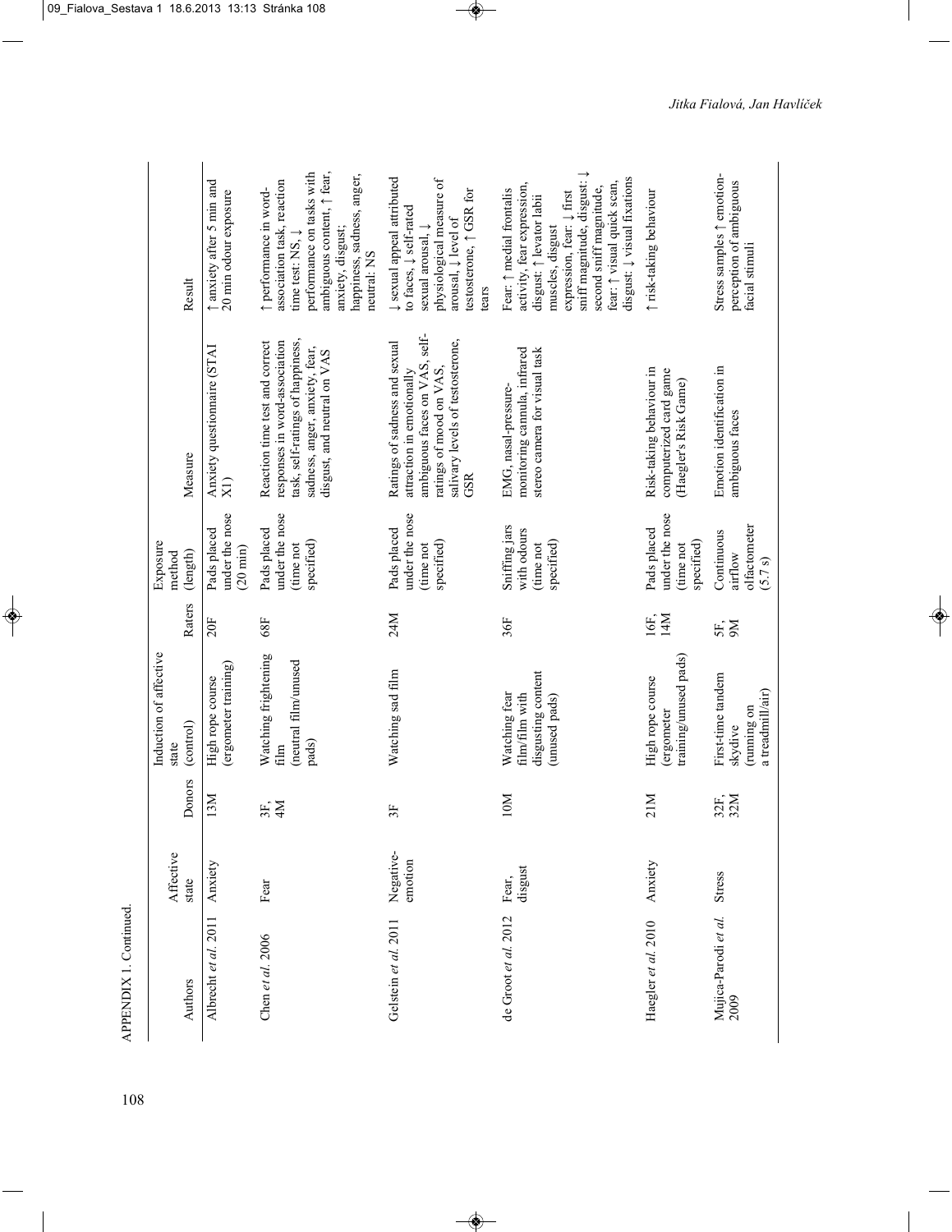| Authors                      | Affective<br>state   | Donors      | Induction of affective<br>(control)<br>state                                      | Raters                | Exposure<br>(length)<br>method                            | Measure                                                                              | Result                                                                                                                                                 |
|------------------------------|----------------------|-------------|-----------------------------------------------------------------------------------|-----------------------|-----------------------------------------------------------|--------------------------------------------------------------------------------------|--------------------------------------------------------------------------------------------------------------------------------------------------------|
| Pause et al. $2004^3$        | Anxiety              | 12M         | during ergometric<br>examination<br>Before oral<br>training)                      | 8E,                   | olfactometer<br>Constant<br>$(920 \text{ ms})$<br>airflow | identification in ambiguous<br>Priming and emotion<br>faces                          | F: $\downarrow$ positive happy faces,<br>sad or fearful faces: NS                                                                                      |
| Pause et al. $20092$         | Anxiety              | 21F,<br>28M | Before oral academic<br>training/unused pads)<br>during ergometric<br>examination | 16M<br>16F.           | Constant flow<br>olfactometer<br>(3s)                     | Eye blink startle response<br>recorded by EMG                                        | $\uparrow$ startle reflex in all, $\uparrow$ in<br>highly socially anxious<br>individuals                                                              |
| Prehn et al. $20063$         | Anxiety              | 12M         | training/unused pads)<br>during ergometric<br>examination<br>Before oral          | $3F$ , $\overline{M}$ | Constant flow<br>olfactometer<br>(3s)                     | Eye blink startle response<br>recorded by EMG                                        | $\uparrow$ startle reflex                                                                                                                              |
| Zhou, Chen 2009              | happy<br>Fear,       | <b>NS</b>   | Watching frightening<br>(neutral film/unused<br>happy film<br>pads)               | 64F                   | under the nose<br>Pads placed<br>specified)<br>(time not  | Emotion identification task in<br>ambiguous faces, anxiety<br>questionnaire (STAI X1 | emotions: NS, anxiety: NS<br>t interpreting ambiguous<br>more discernible facial<br>expressions as fearful,                                            |
| Brain activity               |                      |             |                                                                                   |                       |                                                           |                                                                                      |                                                                                                                                                        |
| Gelstein et al. 2011         | Negative-<br>emotion | 3F          | Watching sad film<br>(saline)                                                     | 24M                   | under the nose<br>Pads placed<br>specified)<br>(time not  | <b>ENDE</b>                                                                          | brain substrates of sexual<br>Selectively $\downarrow$ activity in<br>arousal (hypothalamus,<br>left fusiform gyrus)                                   |
| Mujica-Parodi et al.<br>2009 | Stress               | 40M         | First-time tandem<br>a treadmill/air)<br>maning on<br>skydive                     | 8E,                   | olfactometer<br>Continuous<br>airflow<br>(5s)             | fmri                                                                                 | ↑ amygdala activation                                                                                                                                  |
| Pause et al. $2010^2$        | Anxiety              | 21F,<br>28M | Before oral academic<br>training/unused pads)<br>during ergometric<br>examination | 24M<br>20F.           | olfactometer<br>Continuous<br>airflow<br>(0.5 s)          | EEG                                                                                  | during early pre-attentive<br>areas), social anxious<br>males process earlier<br>t neuronal resources<br>(lateral frontal brain<br>stimulus processing |

*Perception of Emotion-Related Body Odours in Humans*

APPENDIX 1. Continued.

APPENDIX 1. Continued.